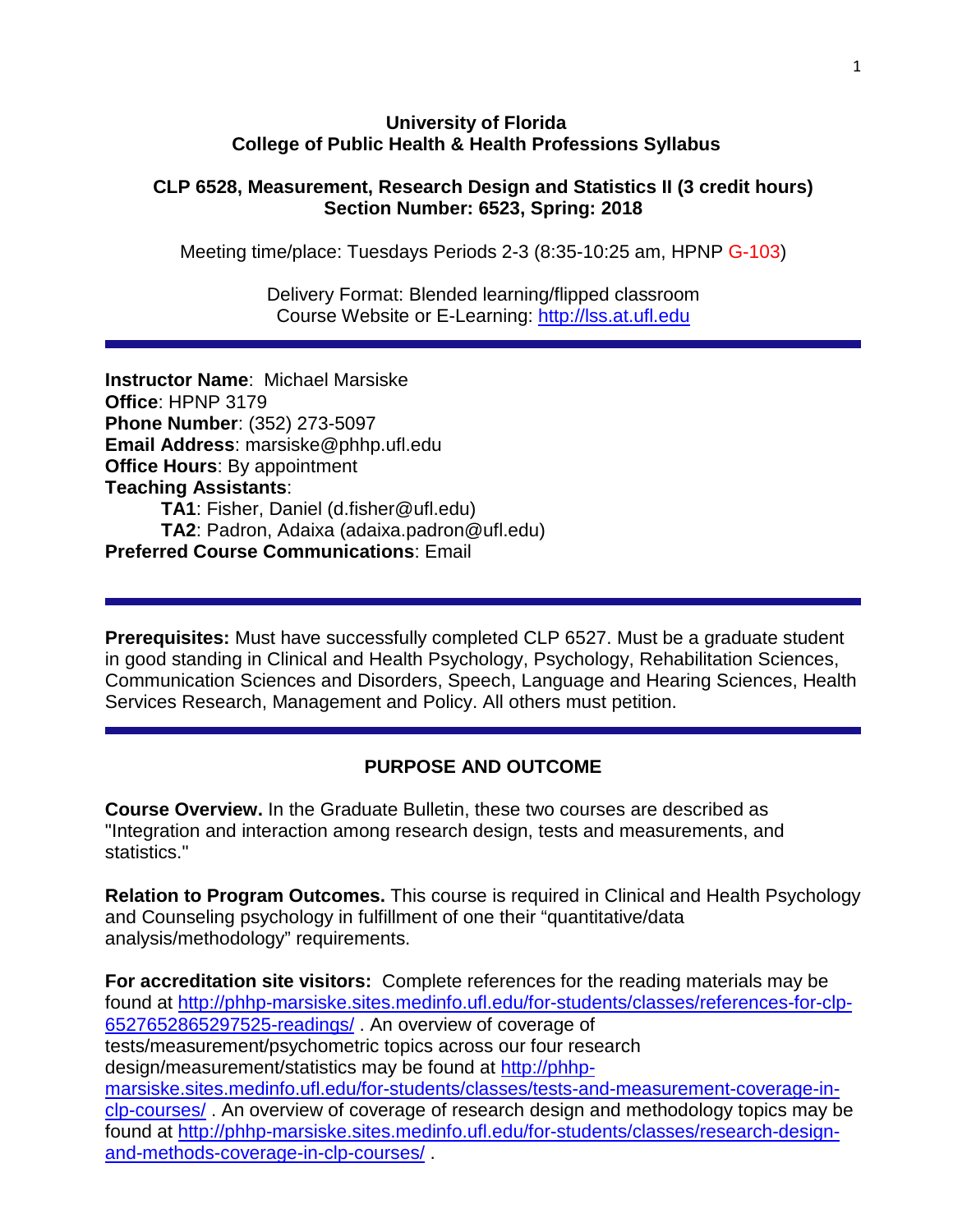## **Course Objectives and/or Goals**

Content domains: t-test, ANOVA (one-way, two-way, multiway, between, within, mixed), ANCOVA, non-parametric tests, equivalency tests, robust approaches, effect size and power analysis, sensitivity/specificity/receiver operating characteristics, chi-square tests, categorical measures of association, odds ratios and epidemiological designs, logistic regression (binary, multinomial, ordinal), cluster analysis, validity and MTMM designs, reliability.

| <b>Dimension</b> | <b>Objective</b>                                                                                                                                                                                                                                                                        | Learning<br>activity/ies                                                                                                        | <b>Evaluation</b>                                                                                                                        |
|------------------|-----------------------------------------------------------------------------------------------------------------------------------------------------------------------------------------------------------------------------------------------------------------------------------------|---------------------------------------------------------------------------------------------------------------------------------|------------------------------------------------------------------------------------------------------------------------------------------|
| Knowledge        | <b>Read textbook and primary</b><br>source meetings; class<br>powerpoints and transcripts.<br><b>Identify</b> the major topics covered<br>each week and the relationship to<br>the course roadmap<br>Reproduce simple analysis<br>demonstrated in lecture                               | Online lectures,<br>online<br>demonstrations,<br>weekly online review<br>sessions, readings                                     | Self-testing<br>and mastery<br>learning;<br>multiple-<br>choice<br>examination                                                           |
| Comprehension    | <b>Define</b> the major concepts/terms<br>each week<br><b>Describe</b> the appropriate<br>situations in which to use<br>techniques demonstrated<br>Differentiate among different<br>approaches (e.g., different kinds<br>of analysis strategies) and their<br>strengths and weaknesses  | Online<br>demonstrations, In-<br>class discussion<br>weekly online review<br>sessions, readings                                 | Self-testing<br>and mastery<br>learning, in-<br>class practice<br>exercises,<br>multiple-<br>choice<br>examination                       |
| Application      | <b>Calculate</b> major coefficients and<br>summary statistics<br><b>Chart</b> key findings and interpret<br>Choose the best analysis for a<br>given situation<br><b>Extend basic analysis situations</b><br>demonstrated in class to more<br>complex data problems                      | Online<br>demonstrations,<br>Hands-on class<br>sessions, Team-<br>based problem<br>solving, weekly<br>online review<br>sessions | Self-testing<br>and mastery<br>learning; in-<br>class practice<br>exercises,<br>data analysis<br>homework<br>(output<br>generation)      |
| Analysis         | <b>Break down</b> the multiple results<br>of a data analysis into constituent<br>pieces<br><b>Interpret</b> the results of analyses<br>with regards to the substantive<br>questions being asked<br>Recommend next steps or areas<br>in need of clarification to improve<br>the analysis | Team-based<br>problem solving, In-<br>class discussion,<br>coaching/mentoring                                                   | Peer-review<br>and group<br>self-<br>evaluation,<br>data analysis<br>homework<br>(analysis<br>selection and<br>output<br>interpretation) |
| <b>Synthesis</b> | <b>Collaborate</b> with group members                                                                                                                                                                                                                                                   | Coaching/mentoring,                                                                                                             | <b>Multiple</b>                                                                                                                          |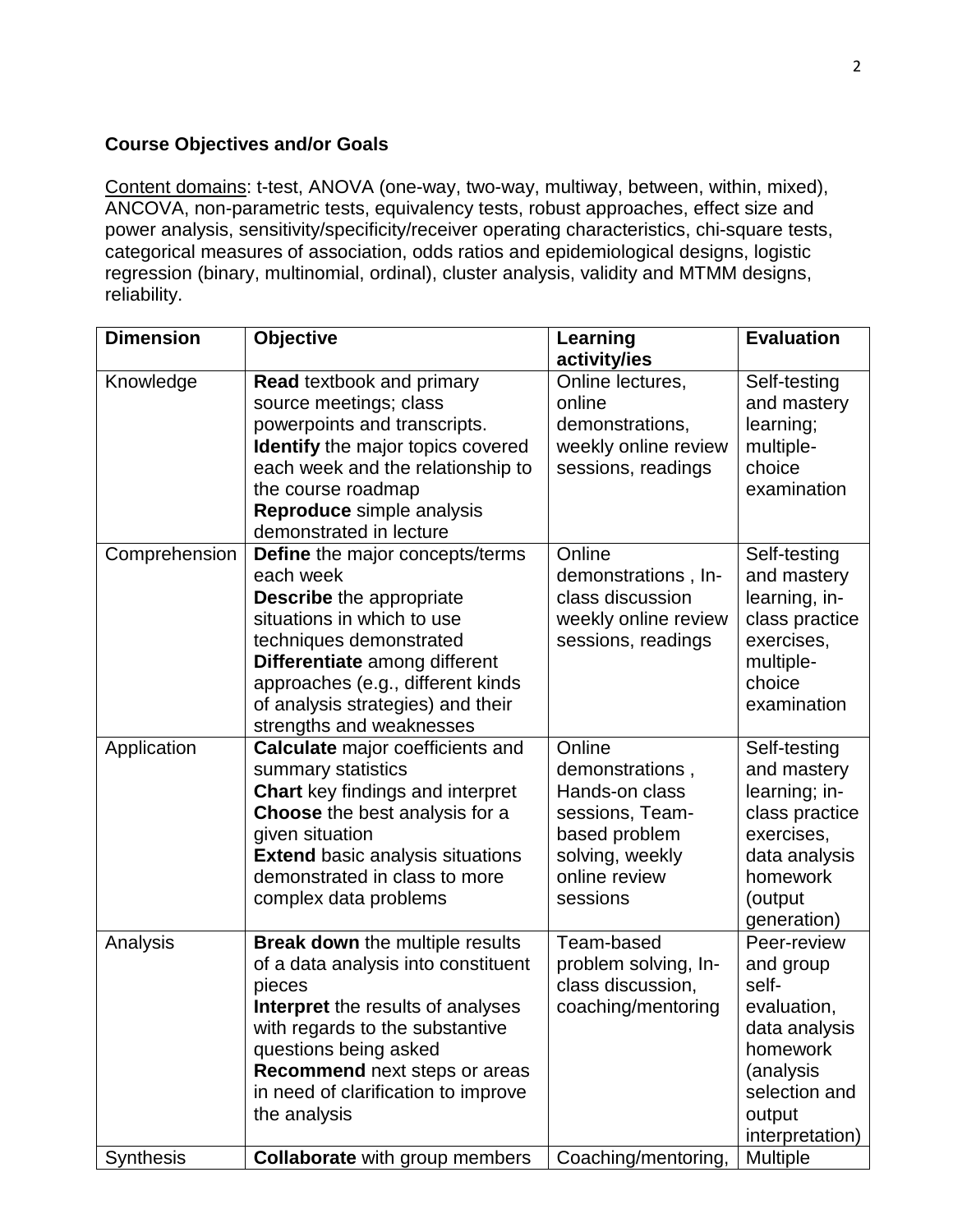| <b>Dimension</b> | <b>Objective</b>                                                                                                                                                                                                                                                                                                                                                                                                    | Learning<br>activity/ies                             | <b>Evaluation</b>                                                                                                                                                                                                                                                                                            |
|------------------|---------------------------------------------------------------------------------------------------------------------------------------------------------------------------------------------------------------------------------------------------------------------------------------------------------------------------------------------------------------------------------------------------------------------|------------------------------------------------------|--------------------------------------------------------------------------------------------------------------------------------------------------------------------------------------------------------------------------------------------------------------------------------------------------------------|
|                  | to determine the best solution to a<br>complex problem<br><b>Combine</b> multiple sources of<br>information (e.g., information<br>regarding distributions and<br>analytical question)<br><b>Construct</b> an appropriate<br>analysis strategy for a multi-part<br>data problem<br>Model independent/dependent<br>variable relationships using the<br>appropriate techniques given<br>distributions and questions    | Team-based<br>problem solving                        | choice<br>examination<br>(questions<br>combining<br>multiple<br>aspects of<br>the course);<br>homework<br>(multi-<br>component<br>data-analysis<br>problems);<br>self-test/in-<br>class analysis<br>picking<br>assignments;<br>analysis-<br>picking final<br>examination                                     |
| Evaluation       | Appraise the quality of the data<br>and the admissibility of solutions<br>generated<br>Assess the fit/quality of the<br>solution and recommend next<br>steps<br><b>Compare/contrast solutions</b><br>generated under multiple<br>approaches to transformation or<br>data analysis<br>Prioritize and select the best<br>choice for data analysis, given<br>available data and distribution and<br>research question. | Coaching/mentoring,<br>Team-based<br>problem solving | <b>Homework</b><br>(data-<br>analysis<br>problems<br>requiring you<br>to judge<br>effectiveness<br>of the<br>solution);<br>group self-<br>evaluation<br>discussions;<br>self-test/in-<br>class analysis<br>picking<br>assignments;<br>analysis-<br>picking final<br>examination<br>(especially<br>"caveats") |

# **Instructional Methods**

This is a <u>blended learning course</u>. Specifically, it uses a flipped classroom (lectures online, in person meetings for collaborative problem solving)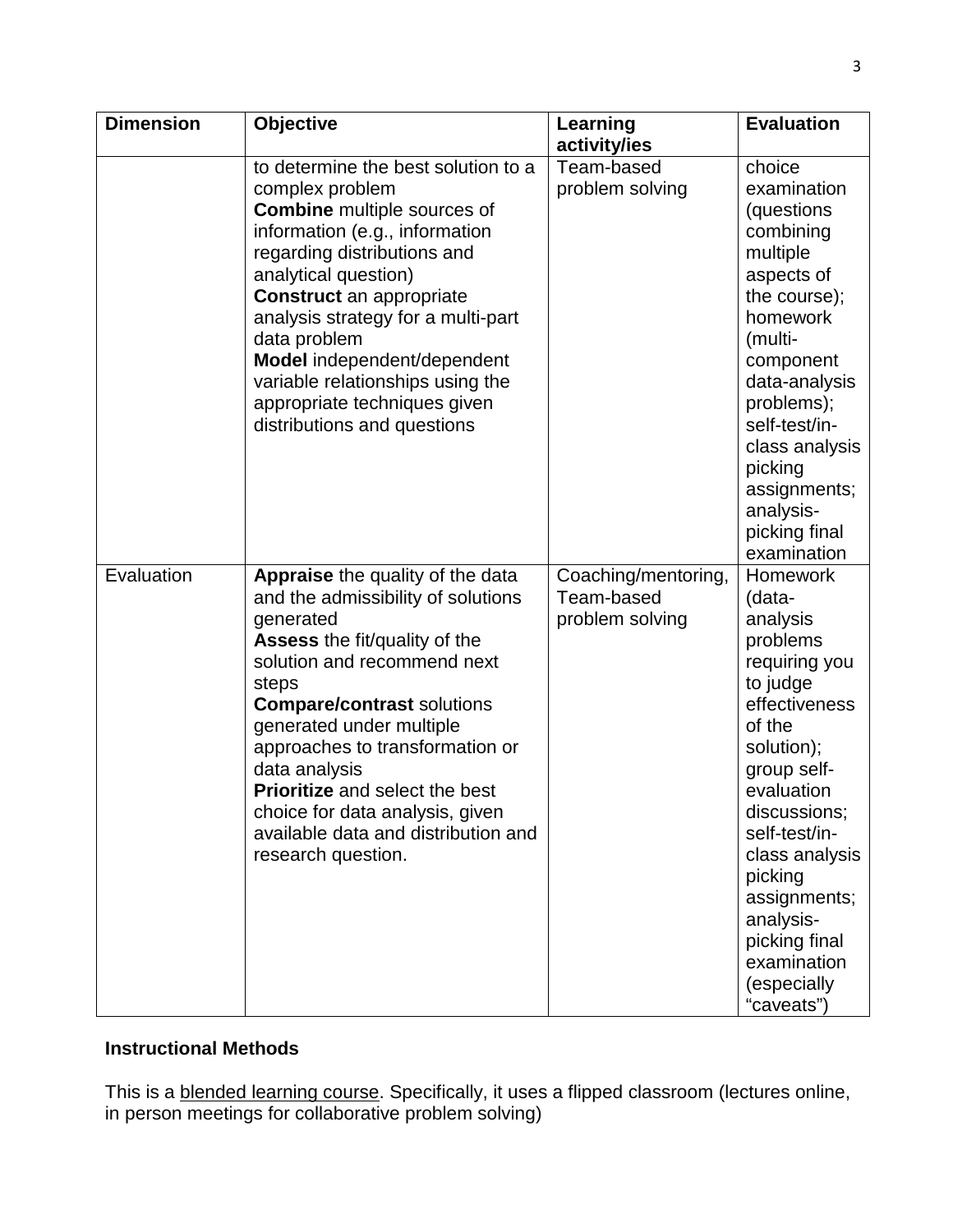What is blended learning and why is it important? A Blended Learning class uses a mixture of technology and face-to-face instruction to help you maximize your learning. Knowledge content that I would have traditionally presented during a live class lecture is instead provided online before the live class takes place. This lets me focus my face-to-face teaching on course activities designed to help you strengthen higher order thinking skills such as critical thinking, problem solving, and collaboration. Competency in these skills is critical for today's health professional.

What is expected of me? You are expected to actively engage in the course throughout the semester. You must come to class prepared by completing all out-of-class assignments. This preparation gives you the knowledge or practice needed to engage in higher levels of learning during the live class sessions. If you are not prepared for the face-to-face sessions, you will struggle to keep pace with the activities occurring in the live sessions, and it is unlikely that you will reach the higher learning goals of the course. Similarly, you are expected to actively participate in the live class. Your participation fosters a rich course experience for you and your peers that facilitates overall mastery of the course objectives.

Things to keep in mind. Because I post material on line, you can go back and review it as many times as needed to feel comfortable with the material prior to the live class. Please keep in mind that you have to allocate your time wisely to take full advantage of the blended learning approach.

# **DESCRIPTION OF COURSE CONTENT**

## **Topical Outline/Course Schedule**

(note: Readings are sometimes on topics ahead of the current week, to help prepare you for later weeks)

| <b>Week</b> | <b>Class</b><br>meeting | Date to<br>complete<br>online<br>lecture<br>by | Topic(s)                                                         | <b>Readings</b>                                                                             | <b>Assignment</b><br>due date |
|-------------|-------------------------|------------------------------------------------|------------------------------------------------------------------|---------------------------------------------------------------------------------------------|-------------------------------|
| $\Omega$    | n/a                     | n/a                                            | Introduction to the class,<br>syllabus review (online)           | n/a                                                                                         | n/a                           |
| 1           | 1/16                    | 1/16                                           | Syllabus review, analysis<br>roadmap, introduction to t-<br>test | Field, 9<br>Salkind 10-<br>11<br>Heiman 15-<br>16<br>Cumming,<br>G., & Fidler,<br>F. (2009) | 1/22                          |
| 2           | 1/23                    | 1/23                                           | T-test, confidence interval,<br>one-factor ANOVA                 | Field, 11<br>Schweigert 5                                                                   | 1/29                          |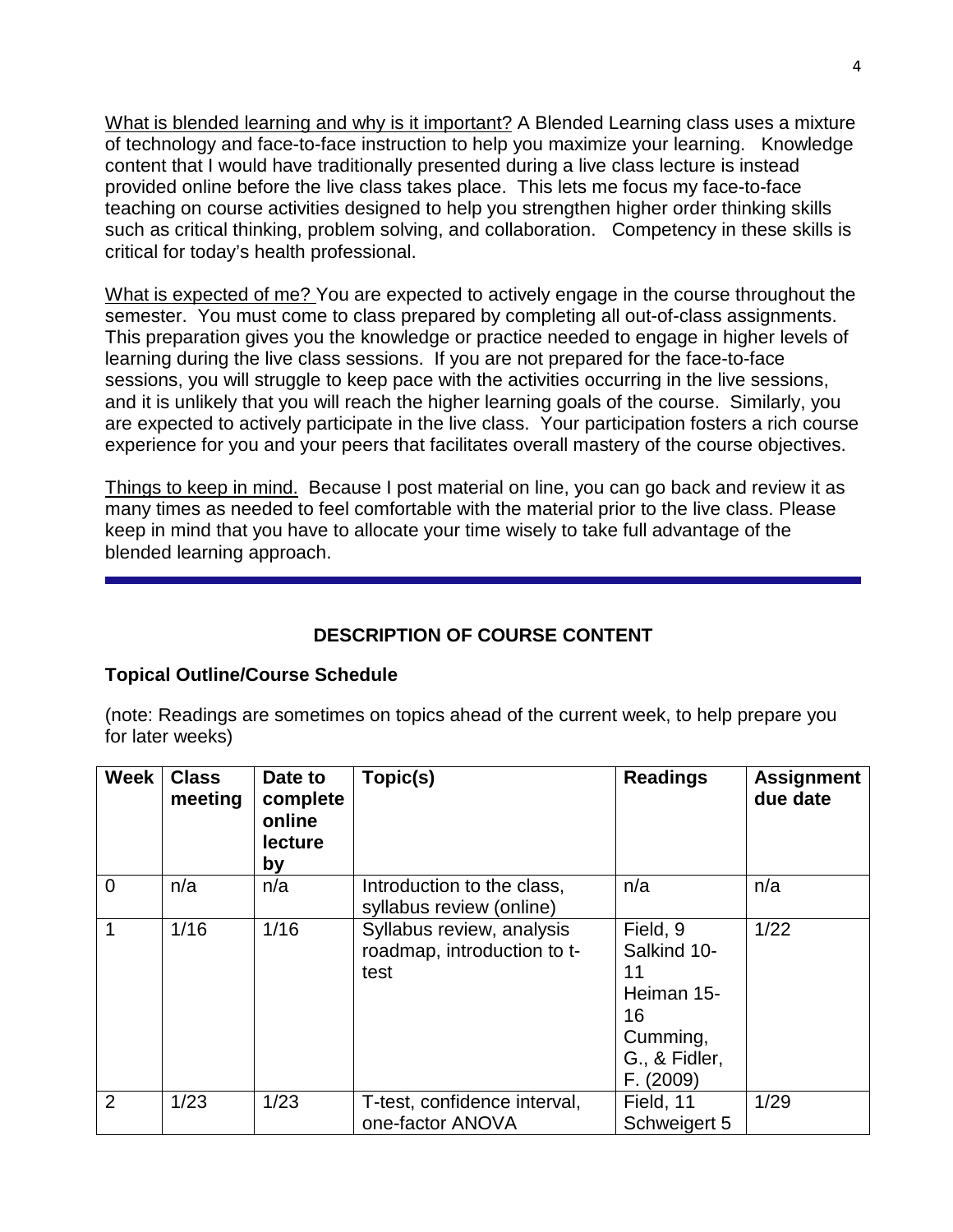| <b>Week</b>    | <b>Class</b><br>meeting | Date to<br>complete<br>online<br>lecture<br>by | Topic(s)                                                                                                                  | <b>Readings</b>                                                                                                 | <b>Assignment</b><br>due date |
|----------------|-------------------------|------------------------------------------------|---------------------------------------------------------------------------------------------------------------------------|-----------------------------------------------------------------------------------------------------------------|-------------------------------|
| 3              | 1/30                    | 1/30                                           | Control groups, orthogonal<br>polynomials, orthogonal<br>planned contrasts                                                | Field 13,<br>Kazdin 7-8                                                                                         | 2/5                           |
| $\overline{4}$ | 2/6                     | 2/6                                            | Non-orthogonal contrasts,<br>post-hocs, 2-way ANOVA,<br>simple effects<br>decomposition, plotting<br>confidence intervals | Field 14                                                                                                        | 2/12                          |
| 5              | 2/13                    | 2/13                                           | Repeated measures ANOVA:<br>one-way, two-way, mixed<br>between-within                                                     | Field, 15<br>Schweigert<br>$6 - 7$                                                                              | 2/19                          |
| 6              | 2/20                    | 2/20                                           | ANCOVA, non-parametrics                                                                                                   | Field, 12<br>Tabachnick 8<br>Meyer 9-11                                                                         | 2/26                          |
| $\overline{7}$ | 2/27                    | 2/27                                           | Bootstrapped ANOVA, effect<br>sizes                                                                                       | Field 8.8<br>Heiman 21<br>Patten 54-59<br>Rosnow &<br>Rosenthal<br>(2009)                                       | 3/12                          |
| 8              | 3/13                    | 3/13                                           | Cohen's effect sizes                                                                                                      | Hazdi-<br>Pavlovic<br>(2007, 2009)<br>Howell 8<br>Gpower<br>Guide<br>Dennis et al<br>(1997)<br>Murphy<br>(2002) | 3/19                          |
| 9              | 3/20                    | 3/20                                           | Equivalency analysis; chi-<br>square analysis                                                                             | Field 18<br>Howell 6<br>Rogers et al<br>(1993)<br>Barker et al.,<br>2002                                        | 3/26                          |
| 10             | 3/27                    | 3/27                                           | Odds ratios,<br>sensitivity/specificity/ROC<br>analysis, review of case-<br>control & cohort designs                      | Field 19<br>Heiman 21<br>Wickens 1-2                                                                            | 4/2                           |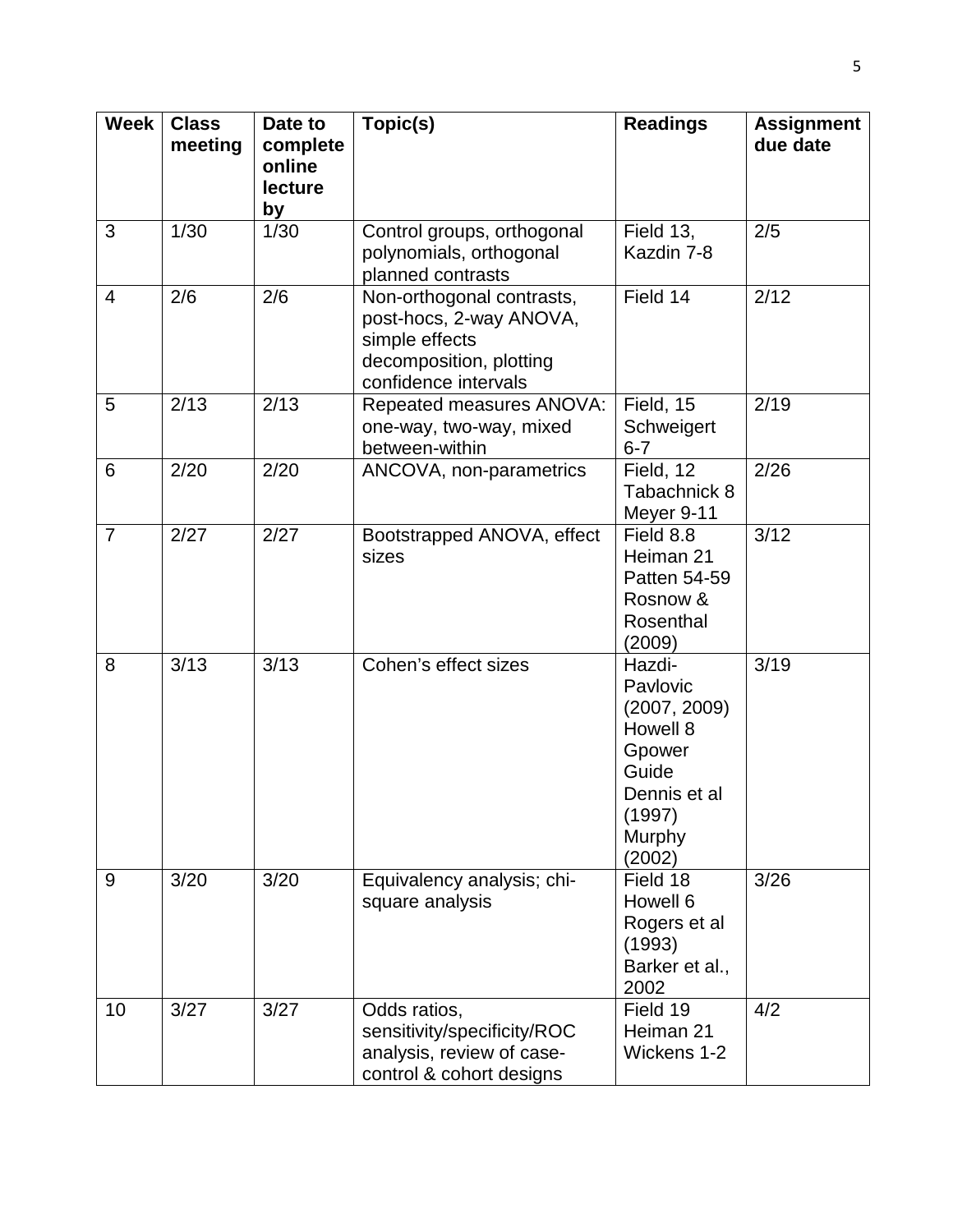| <b>Week</b> | <b>Class</b><br>meeting | Date to<br>complete<br>online<br>lecture<br>by | Topic(s)                                                                                                                                                             | <b>Readings</b>                                                                                                                             | <b>Assignment</b><br>due date |
|-------------|-------------------------|------------------------------------------------|----------------------------------------------------------------------------------------------------------------------------------------------------------------------|---------------------------------------------------------------------------------------------------------------------------------------------|-------------------------------|
| 11          | 4/3                     | 4/3                                            | <b>Binary logistic regression</b>                                                                                                                                    | Field 8 (if<br>needed)<br>Hazdi-<br>Pavlovic<br>(2008a, b, c)<br><b>Meirik</b>                                                              | 4/9                           |
| 12          | 4/10                    | 4/10                                           | Multinomial logistic analysis<br>and ordinal logistic analysis                                                                                                       | Afifi & Clark<br>12                                                                                                                         | 4/16                          |
| 13          | 4/17                    | 4/17                                           | <b>Cluster analysis</b>                                                                                                                                              | <b>Norusis</b><br><b>Mackert</b><br>Clatworthy<br>Shaw                                                                                      | 4/23                          |
| 14          | 4/24                    | 4/24                                           | Tests and measurement,<br>classical test theory, MMMT<br>designs, reliability, internal<br>consistency, inter-rater<br>reliability                                   | Links from<br>Trochim &<br>Social<br>Research<br><b>Methods</b><br>Patten 25-31;<br>Shrout &<br>Fleiss 1979<br>Garson's<br><b>StatNotes</b> | $4/24$ in class               |
|             |                         |                                                | Final take-home analysis<br>picking exam due 4/30 at<br>11:59 am; Final multiple<br>choice exam (per UF exam<br>schedule) online Thurs 5/3,<br>10:00 $am - 11:00$ am |                                                                                                                                             |                               |

## **Caveat**:

The above schedule and procedures in this course are subject to change in the event of extenuating circumstances. Any changes will be announced in class, and the student is personally responsible for obtaining updated information regarding those changes.

## **Course Materials and Technology**

#### Reading materials:

There are two kinds of readings for this course. One book is **required** for the course (both the first and second semester) and is listed below. Additional supplemental required and recommended materials (journal articles, sample syntax, websites) will be made available via e-mail as the course progresses, typically as Adobe pdf files. Books have been ordered through the University of Florida's "Text Adoption" service and should be available at any participating bookstore. In addition to UF-affiliated bookstores, you may be able to find an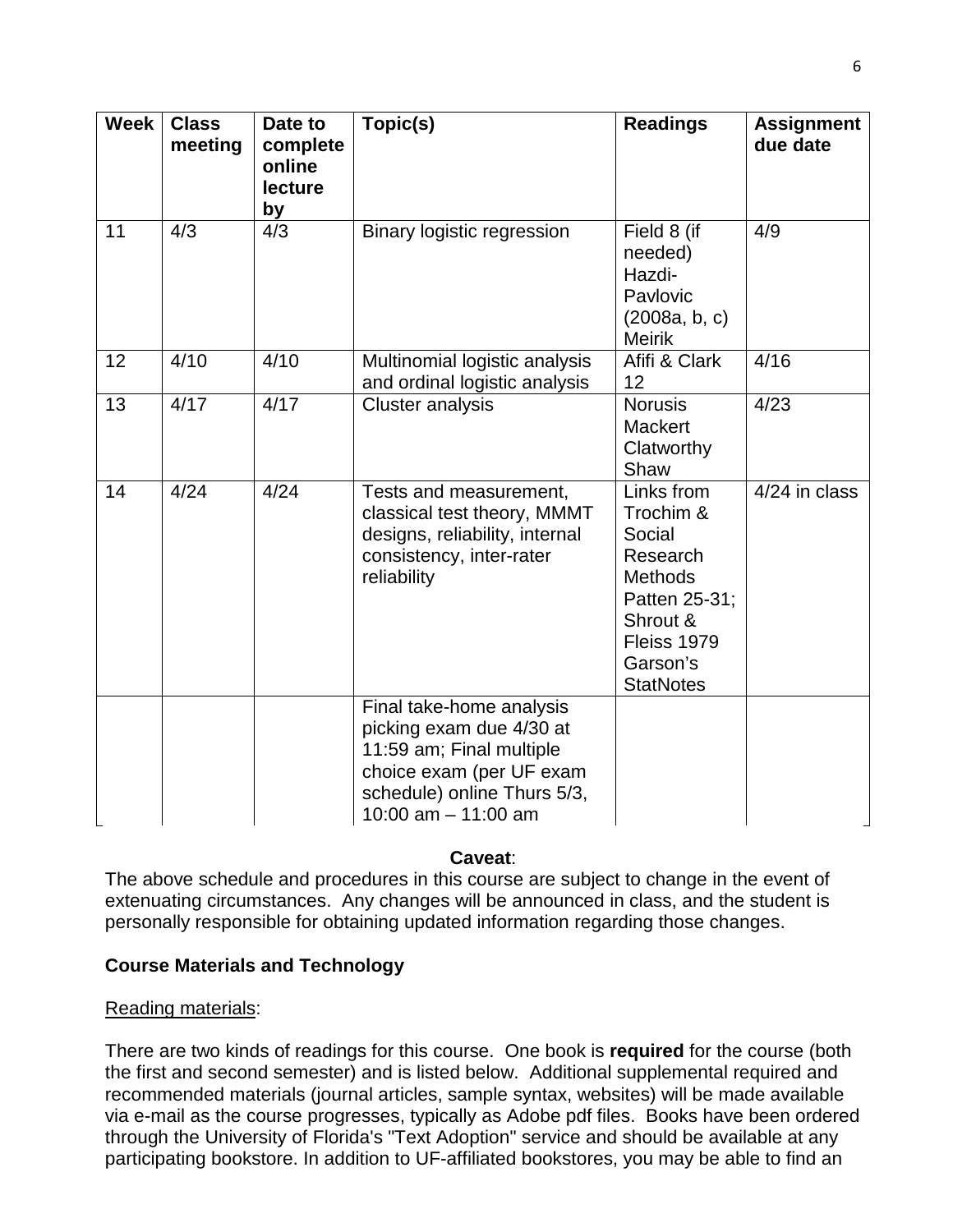affordable e-book version at [http://vitalsource.com,](http://vitalsource.com/) or competitively priced hardcopy books at [http://bigwords.com](http://bigwords.com/) (which compares multiple sellers)

## *Required*

Field, A. (2013). Discovering Statistics Using IBM SPSS Statistics (Fourth Edition). London: Sage. ISBN: 9781446249185. (*Field, in reading chart below*)

**Additional readings as indicated, made available via class website.** Complete references for the reading materials may be found at [http://phhp](http://phhp-marsiske.sites.medinfo.ufl.edu/for-students/classes/references-for-clp-6527652865297525-readings/)[marsiske.sites.medinfo.ufl.edu/for-students/classes/references-for-clp-6527652865297525](http://phhp-marsiske.sites.medinfo.ufl.edu/for-students/classes/references-for-clp-6527652865297525-readings/) [readings/](http://phhp-marsiske.sites.medinfo.ufl.edu/for-students/classes/references-for-clp-6527652865297525-readings/) .

## NOTE: THE TRACKING OF READINGS TO LECTURE IS APPROXIMATE! USUALLY, WE TRY TO HAVE YOU READ **AHEAD** OF LECTURE, TO "PRIME THE PUMP". ALSO, WE USUALLY TRY TO HAVE THE READINGS PROVIDE ADDITIONAL/SUPPLEMENTAL MATERIAL THAT YOU WILL NOT HEAR IN CLASS.

## Additional Recommended Resources**:**

For persons starting with a weaker background, you are recommended to look at a video series. Videos are taken from the Annenberg/CPB project series, "Against All Odds," a series of 32 basic-education statistics videos. Each video is one half-hour in duration. Course content generally complements what we are discussing in class, although the videos often provide useful practical and graphical illustrations of concepts. The videos are available free of charge in streaming Windows Media format. **You should have access to a high-speed internet connection** (e.g., most on-campus computers) when viewing these videos. (Note, for students in PHHP: Watching videos via terminal server is discouraged, due to slow screen refresh times). The website is [http://www.learner.org/resources/series65.html.](http://www.learner.org/resources/series65.html) You may have to complete a one-time free-registration, and have cookies enabled. Then, click the "Individual Program Descriptions" to get to individual programs. Click the "VOD" icon (video on demand) to access your program.

Two websites related to Andy Field's book also include helpful additional slides, self-test questions, and even demonstration videos. Please visit Andy's personal website <http://www.statisticshell.com/html/apf.html> , and the Sage website for his book: <https://studysites.sagepub.com/field4e/main.htm>

## Software/computing resources:

The "official" software language of this course will be SPSS (whatever the latest version supported by PHHP is). **All students must have access to the full-featured version of SPSS, regardless of specific version number.** See note above. Students are **required** to bring tablets/computers to weekly class meetings, and they will be **required** to conduct SPSS analyses in class.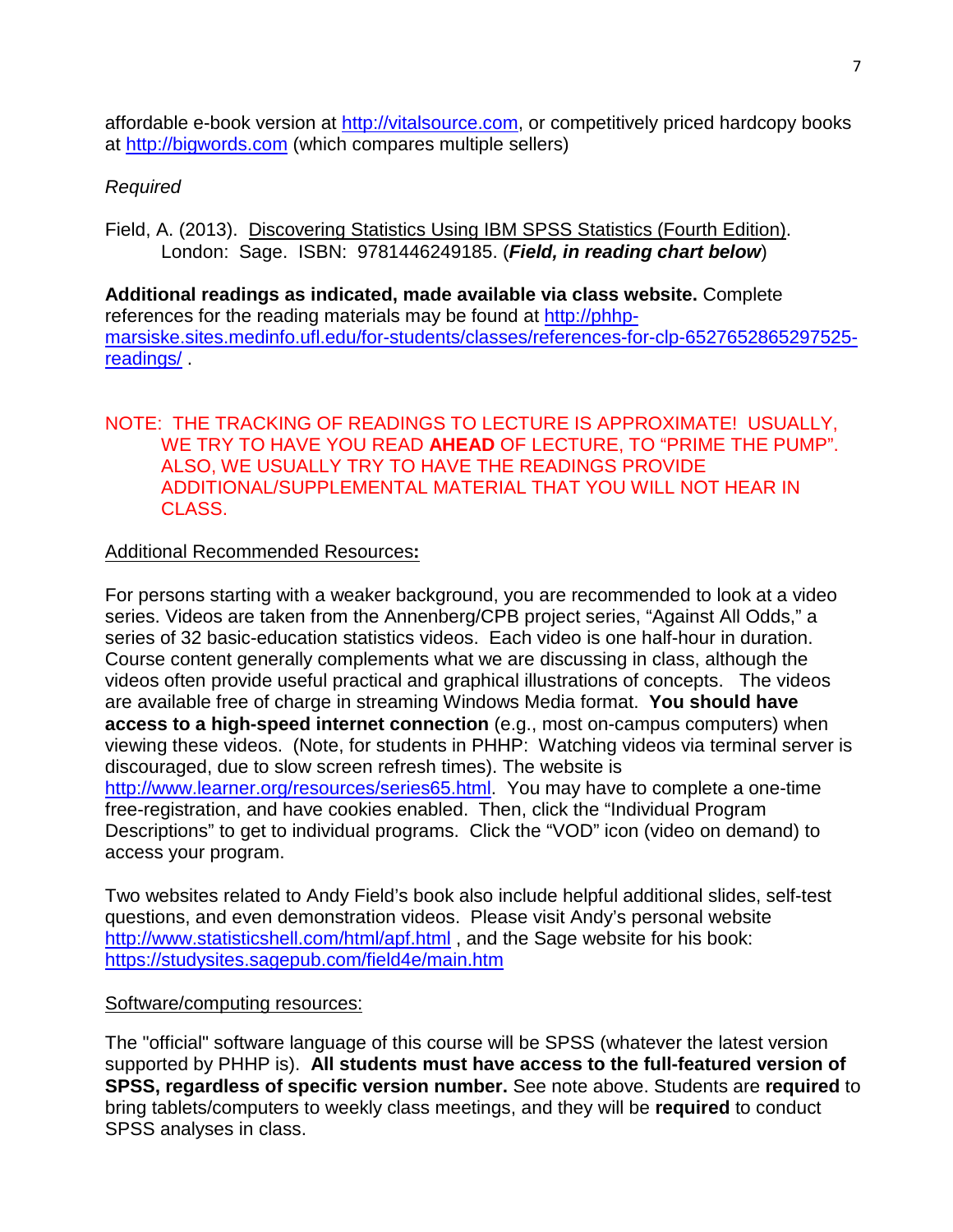- Students in PHHP will access SPSS via our terminal server (ts.phhp.ufl.edu). You will need a terminal services compatible remote desktop client. This is free in Windows. For iOS clients, the rdp app (not the free one) is the best. For Macs, Microsoft Remote Desktop App from the App Store
- Students not in PHHP will access SPSS via the http://info.apps.ufl.edu/ website. (Please see that site for technical instructions; you will need to install a small Citrix client on your machine the first time you use it).

These are both virtual machines, which means you can run SPSS on any Windows, MAC, or even tablet (iOS, anyway) machine.

- In the event that you want your PERSONAL copy on your PERSONAL machine, you will want to buy the SPSS Graduate Pack PREMIUM Edition (no lower version will suffice). You can get a home-use copy at the UF HUB (you must appear PHYSICALLY to get a disk). This will be good until 12/31, and then you would need to obtain a new version for the next calendar year. See <http://helpdesk.ufl.edu/software-services/spss/>for details. (\$35 in 2017)
- If you want to download a 12 month copy, you may purchase it from [http://onthehub.com](http://onthehub.com/) . Be sure to download the "**Standard**", **not "Base**" Grad Pack. [\(https://estore.onthehub.com/WebStore/OfferingsOfMajorVersionList.aspx?pmv=12c](https://estore.onthehub.com/WebStore/OfferingsOfMajorVersionList.aspx?pmv=12c7bd0a-436e-e511-9411-b8ca3a5db7a1&cmi_mnuMain=2ff73789-74c7-e011-ae14-f04da23e67f6&cmi_mnuMain_child=2a1143f0-74c7-e011-ae14-f04da23e67f6&utm_source=SPSSstatistics-productpage-statistics&utm_medium=onthehub-productpage&utm_campaign=SPSS) [7bd0a-436e-e511-9411-b8ca3a5db7a1&cmi\\_mnuMain=2ff73789-74c7-e011-ae14](https://estore.onthehub.com/WebStore/OfferingsOfMajorVersionList.aspx?pmv=12c7bd0a-436e-e511-9411-b8ca3a5db7a1&cmi_mnuMain=2ff73789-74c7-e011-ae14-f04da23e67f6&cmi_mnuMain_child=2a1143f0-74c7-e011-ae14-f04da23e67f6&utm_source=SPSSstatistics-productpage-statistics&utm_medium=onthehub-productpage&utm_campaign=SPSS) [f04da23e67f6&cmi\\_mnuMain\\_child=2a1143f0-74c7-e011-ae14](https://estore.onthehub.com/WebStore/OfferingsOfMajorVersionList.aspx?pmv=12c7bd0a-436e-e511-9411-b8ca3a5db7a1&cmi_mnuMain=2ff73789-74c7-e011-ae14-f04da23e67f6&cmi_mnuMain_child=2a1143f0-74c7-e011-ae14-f04da23e67f6&utm_source=SPSSstatistics-productpage-statistics&utm_medium=onthehub-productpage&utm_campaign=SPSS) [f04da23e67f6&utm\\_source=SPSSstatistics-productpage](https://estore.onthehub.com/WebStore/OfferingsOfMajorVersionList.aspx?pmv=12c7bd0a-436e-e511-9411-b8ca3a5db7a1&cmi_mnuMain=2ff73789-74c7-e011-ae14-f04da23e67f6&cmi_mnuMain_child=2a1143f0-74c7-e011-ae14-f04da23e67f6&utm_source=SPSSstatistics-productpage-statistics&utm_medium=onthehub-productpage&utm_campaign=SPSS)[statistics&utm\\_medium=onthehub-productpage&utm\\_campaign=SPSS\)](https://estore.onthehub.com/WebStore/OfferingsOfMajorVersionList.aspx?pmv=12c7bd0a-436e-e511-9411-b8ca3a5db7a1&cmi_mnuMain=2ff73789-74c7-e011-ae14-f04da23e67f6&cmi_mnuMain_child=2a1143f0-74c7-e011-ae14-f04da23e67f6&utm_source=SPSSstatistics-productpage-statistics&utm_medium=onthehub-productpage&utm_campaign=SPSS)

All students must also be able to access course materials, which will be distributed electronically as Microsoft PowerPoint, Microsoft Word (PHHP currently supports Office 2010), or Adobe Acrobat files. This software is available free to UF students via download [\(http://www.it.ufl.edu/2015/01/free-office-365-downloads-available-to-faculty-and-staff/](http://www.it.ufl.edu/2015/01/free-office-365-downloads-available-to-faculty-and-staff/) ) or via the [http://apps.ufl.edu](http://apps.ufl.edu/) server. In the first class, all students will complete an e-mail register; students are responsible for updating the instructor on e-mail changes throughout the term. **All** class materials will be distributed by e-mail or Canvas site, so regular and frequent checking is a necessity.

For issues with technical difficulties for E-learning please contact the UF Help Desk at:

- Learning-support@ufl.edu
- $\bullet$  (352) 392-HELP select option 2
- <https://lss.at.ufl.edu/help.shtml>

# **ACADEMIC REQUIREMENTS AND GRADING**

## **Quizzes (1% each)**

Each week, there is a mastery quiz to submit. This consists of a few simple true/false, multiple choice, or short answer questions probing the content of that week's lecture and/or readings. These are online in Canvas, and must be submitted prior to each week's class (Tuesdays at 8:35 am). Note: **YOU ARE LOCKED OUT OF ALL SUBSEQUENT CANVAS CONTENT UNLESS YOU PASS EACH QUIZ WITH AT LEAST 80% CORRECT. EVEN IF YOU ARE GOING TO MISS A CLASS, YOU MUST COMPLETE THE QUIZ EACH WEEK BEFORE THE DEADLINE. THERE ARE NO EXCEPTIONS OR EXTENSIONS; YOU HAVE AT LEAST SEVEN DAYS TO COMPLETE EACH QUIZ.**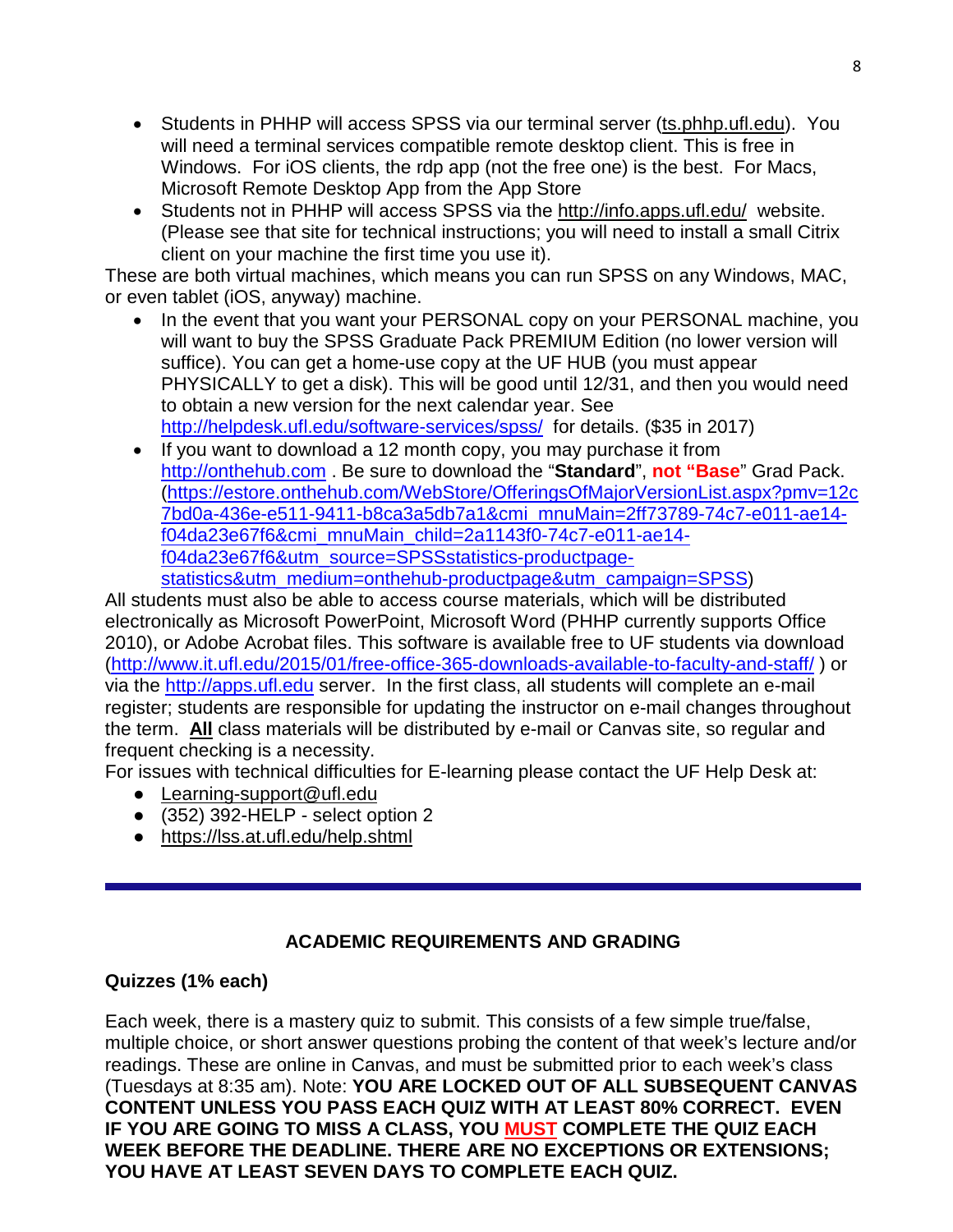#### **In-class Assignments (1% each—but see exception in Week 14)**

Each week, there is an *in-class collaborative assignment* to submit (all members of a team must submit the same assignment). This is graded for presence/absence. These must always be posted to Canvas by **10:35 am of the day** in which they are due

*Note that in the last week, our "in class" work counts as homework (will be done without an answer key, and with reduced collaboration), and thus is worth 5.5%. The final in-class assignment cannot be missed/skipped, and is not available for the "missed class" credit (next paragraph). Late submissions of this final in-class homework will be permitted, under the late penalty schedule below*.

*Note: There is a 2% credit for missed in class submissions. In other words, students can miss up to two in-class submissions without losing points. It is not possible to make up for missed submissions. In order to qualify for these points, students must submit an "absence reporting form" which is linked on the Persistent Resources page, accessible from the Canvas home page for our course.* 

#### **Homework Assignments (3% each—see special note about Week 14)**

*As noted above, in Week 14 our "in class" work counts as homework (will be done without an answer key, and with reduced collaboration), and thus is worth 5.5%. This assignment will be due at the end of our last in-person class at 10:35 am. This final in-class homework cannot be missed/skipped, and is not available for the "missed class" credit. Late submissions of this final in-class homework will be permitted, under the late penalty schedule below*

Most weeks, there is also an *independent homework* to submit (each student must submit their own assignment, and collaboration is not permitted; see the Appendix of this syllabus for collaboration rules on homework). These must always be posted to Canvas by **11:59**  *am* **of the day** in which they are due (typically the *Monday* before class).

## **Examinations (16% and 15% respectively)**

*Multiple choice examination* (16%) – This one-hour exam will be scheduled during the UF Exam period. The exam will consist of 25 multiple choice questions; The exam will be administered via Canvas on May 3 from 10 am  $= 11$  am in the "quizzes" tab.

The exam will cover all content in lecture/readings from Spring semester. Students are strongly urged to keep up with the optional multiple-choice self-assessments, as these are close in content and format to the actual exam questions. The exam requires a good internet connection; on-campus possibilities will be discussed in class closer to the final exam date.

*Open-ended examination* (15% of grade) – This will be an out-of-class examination, to be completed independently by the student. It will involve selecting the best analysis for a given data set/specific aims set; practice problems will be provided in Canvas throughout the semester. This will be distributed via Canvas i**mmediately after the last class, and will be due 4/30 at 11:59 am.**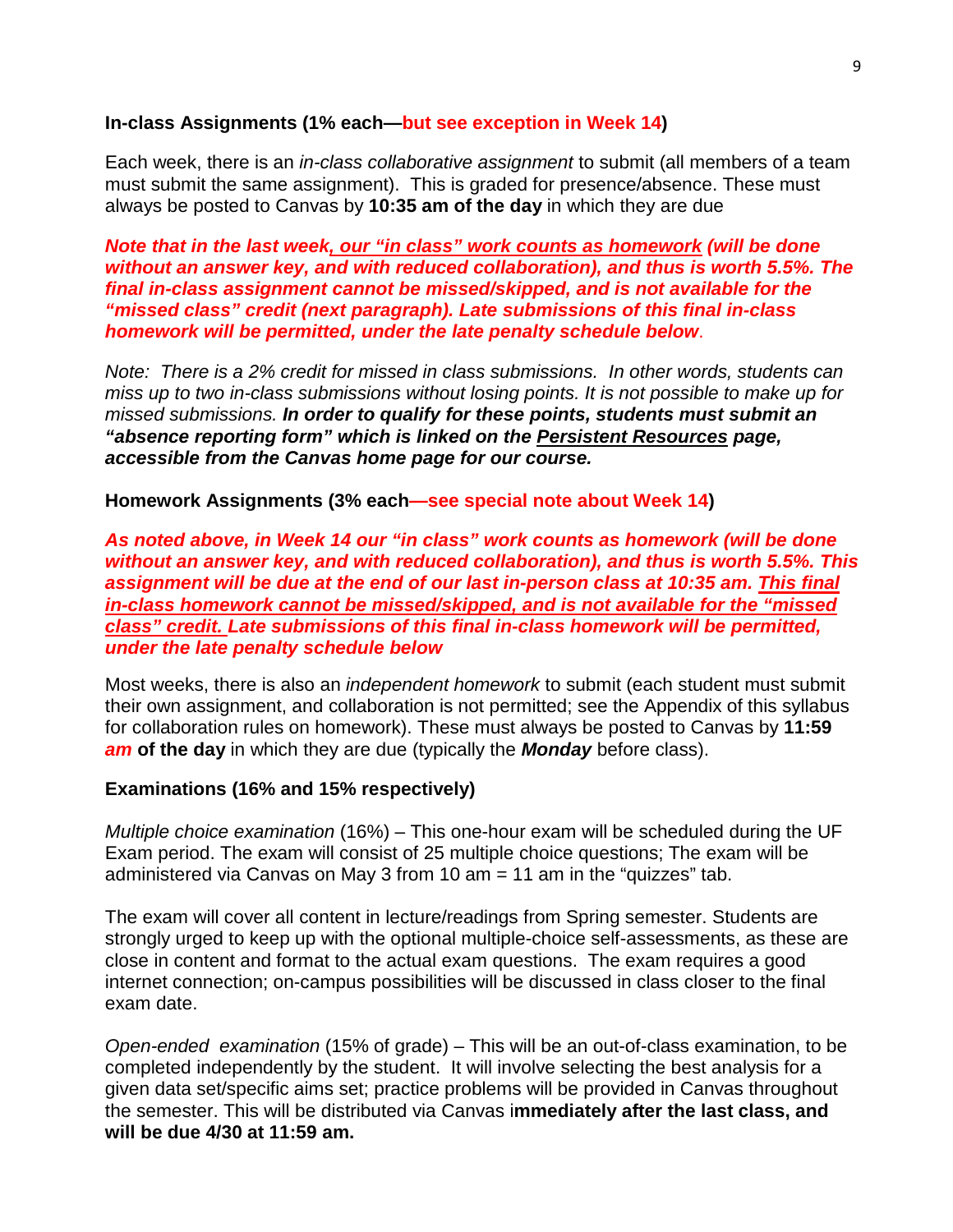# **Grading**

|                     |          | % of final grade<br>(must sum to |
|---------------------|----------|----------------------------------|
| Requirement         | Due date | 100%)                            |
| In-class assignment | 1/16     | 1                                |
| Lecture quiz        | 1/16     | 1                                |
| Homework            | 1/22     | 3                                |
| In-class assignment | 1/23     | 1                                |
| Lecture quiz        | 1/23     | 1                                |
| Homework            | 1/29     | 3                                |
| In-class assignment | 1/30     | 1                                |
| Lecture quiz        | 1/30     | $\overline{1}$                   |
| <b>Homework</b>     | 2/5      | 3                                |
| In-class assignment | 2/6      | 1                                |
| Lecture quiz        | 2/6      | $\overline{1}$                   |
| Homework            | 2/12     | 3                                |
| In-class assignment | 2/13     | 1                                |
| Lecture quiz        | 2/13     | $\overline{1}$                   |
| Homework            | 2/19     | 3                                |
| In-class assignment | 2/20     | 1                                |
| Lecture quiz        | 2/20     | $\mathbf 1$                      |
| Homework            | 2/26     | 3                                |
| In-class assignment | 2/27     | 1                                |
| Lecture quiz        | 2/27     | 1                                |
| Homework            | 3/12     | 3                                |
| In-class assignment | 3/13     | $\mathbf 1$                      |
| Lecture quiz        | 3/13     | $\overline{1}$                   |
| Homework            | 3/19     | 3                                |
| In-class assignment | 3/20     | 1                                |
| Lecture quiz        | 3/20     | $\mathbf{1}$                     |
| Homework            | 3/26     | 3                                |
| In-class assignment | 3/27     | $\mathbf 1$                      |
| Lecture quiz        | 3/27     | $\overline{1}$                   |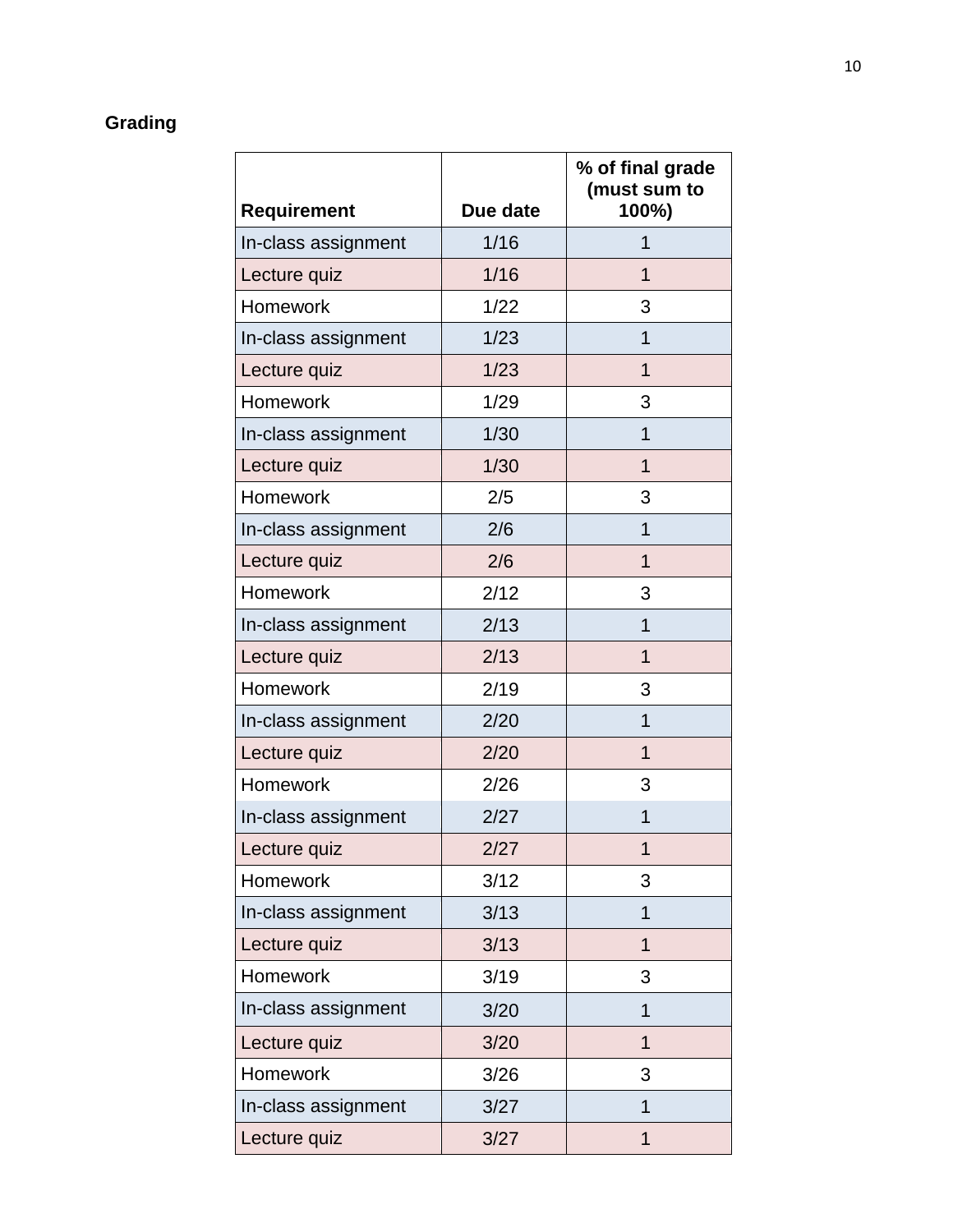|                                              |                            | % of final grade<br>(must sum to |
|----------------------------------------------|----------------------------|----------------------------------|
| <b>Requirement</b>                           | Due date                   | 100%)                            |
| <b>Homework</b>                              | 4/2                        | 3                                |
| In-class assignment                          | 4/3                        | 1                                |
| Lecture quiz                                 | 4/3                        | 1                                |
| <b>Homework</b>                              | 4/9                        | 3                                |
| In-class assignment                          | 4/10                       | 1                                |
| Lecture quiz                                 | 4/10                       | 1                                |
| Homework                                     | 4/16                       | 3                                |
| In-class assignment                          | 4/17                       | 1                                |
| Lecture quiz                                 | 4/17                       | 1                                |
| Homework                                     | 4/23                       | 3                                |
| In-class homework                            | 4/24                       | 3                                |
| Lecture quiz                                 | 4/24                       | 1                                |
| Analysis picking exam<br>(one week, at home) | $4/30$ , due<br>$11:59$ am | 15                               |
| <b>Final multiple choice</b><br>exam         | $5/3$ , 10 am $-$<br>11 am | 16                               |

Note: The number of assignments and exercises *is not set in stone*; we might have to add or remove an assignment, depending on class progress. If this occurs, the remaining assignments will be prorated so that they still, collectively, contribute 42% to your final grade. In addition, even if the assignments differ in the number of points that they are worth, each assignment will be weighted to contribute equally to your final grade. So, if we have 14 assignments, each one is worth 3% of the grade. If we end up having only 12 assignments, each one is worth 3.5% of grade. All assignments count for the exact same percentage of your grade, even if they are individually worth a different number of points.

Assignments will consist of multiple items. Each and every item will have equal weight and will be graded according to the rubric below. (Note: partial points, e.g., 7.5, are permissible; TAs may also score out of range for specific reasons.)

|    | not attempted                                                                     |
|----|-----------------------------------------------------------------------------------|
|    | "mercy point" (e.g., you really don't deserve a point, but because you made       |
|    | some attempt, this is acknowledged; example: doing a stepwise regression          |
|    | when the question asks for hierarchical); note: there must be SOME evidence       |
|    | of relevant effort; random text would earn a "0"                                  |
| 8  | doing the correct analysis, but coming up with the wrong numbers (e.g.,           |
|    | choosing the wrong DV or IV combination)                                          |
| -9 | substantially correct, but either (a) missing one or more essential item (e.g.,   |
|    | you conduct a regression and include the regression table, but fail to discuss or |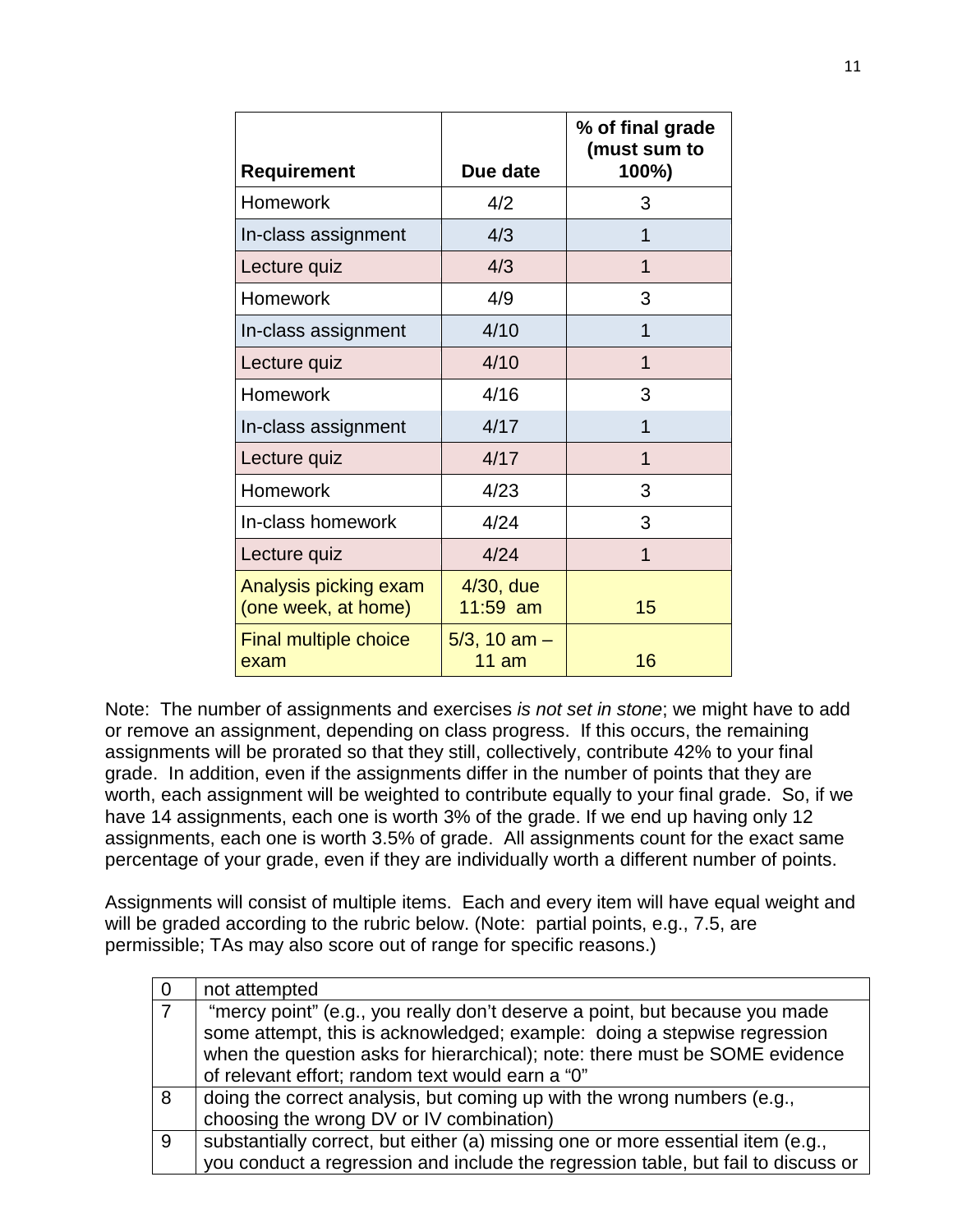interpret it), or (b) you include too much information (e.g., you include tables/figures that are not needed for the answer, and you also fail to defend/explain why it is relevant). Teaching assistants will provide you with a list of missing elements upon grading 10 adequate/all required elements are present

In addition to reinforcing content learned in class, homework questions are designed to provide students with experience analyzing, presenting and discussing research methods and results for a scientific audience. Students are therefore encouraged to think carefully about the information needed to adequately address each question. The following guidelines are intended to facilitate this process:

- Be judicious in your selection of output. Including output that is not relevant to the problem, or that is not discussed in your answer, will lead to a grading penalty being applied. Homeworks will not be scrutinized for compliance with APA format unless this is explicitly requested.
- Students who are confused about the meaning/phrasing of a question are welcome to ask for clarification on the class discussion board in Canvas.

## **Point system used (i.e., how do course points translate into letter grades).**

| <b>Points</b><br>earned | 93-100 | 90-92 | 87-89 | 83-86 | 80-82     | 77-79          | 73-76 | 70-72    | 67-69 | 63-66 | 60-62 | <b>Below</b><br>60 |
|-------------------------|--------|-------|-------|-------|-----------|----------------|-------|----------|-------|-------|-------|--------------------|
| ∟etter<br>Grade         | A      | Δ-    | $B+$  | В     | <b>B-</b> | $\mathbf{v}^*$ | ັ     | <b>U</b> | D+    |       |       | -<br>-             |

Please be aware that a C- is not an acceptable grade for graduate students. A grade of C counts toward a graduate degree only if an equal number of credits in courses numbered 5000 or higher have been earned with an A.

| ∟etter<br>Grade |     | А-   | $B+$ | в   | в-   | C+   |     | Ĉ<br>v- | D+            | D   | D-   |     | <b>WF</b> |     | <b>NG</b> | S-U |
|-----------------|-----|------|------|-----|------|------|-----|---------|---------------|-----|------|-----|-----------|-----|-----------|-----|
| Grade<br>Points | 4.0 | 3.67 | 3.33 | 3.0 | 2.67 | 2.33 | 2.0 | .67     | ົດດ<br>. . აა | 0.1 | 0.67 | 0.0 | 0.0       | 0.0 | 0.0       | 0.0 |

For greater detail on the meaning of letter grades and university policies related to them, see the Registrar's Grade Policy regulations at: <http://catalog.ufl.edu/ugrad/current/regulations/info/grades.aspx>

**Exam Policy**. Open-ended ("analysis picking") exam will be distributed after the last class, and will be due on April 30 at 11:59 am. Multiple choice exam will be online (Canvas), May 3 from 10 am – 11 am, and will consist of 25 multiple choice items covering content from the semester.

## **Policy Related to Extra Credit**

Occasionally, homework may include the opportunity for bonus points. These extra credit problems will be optional.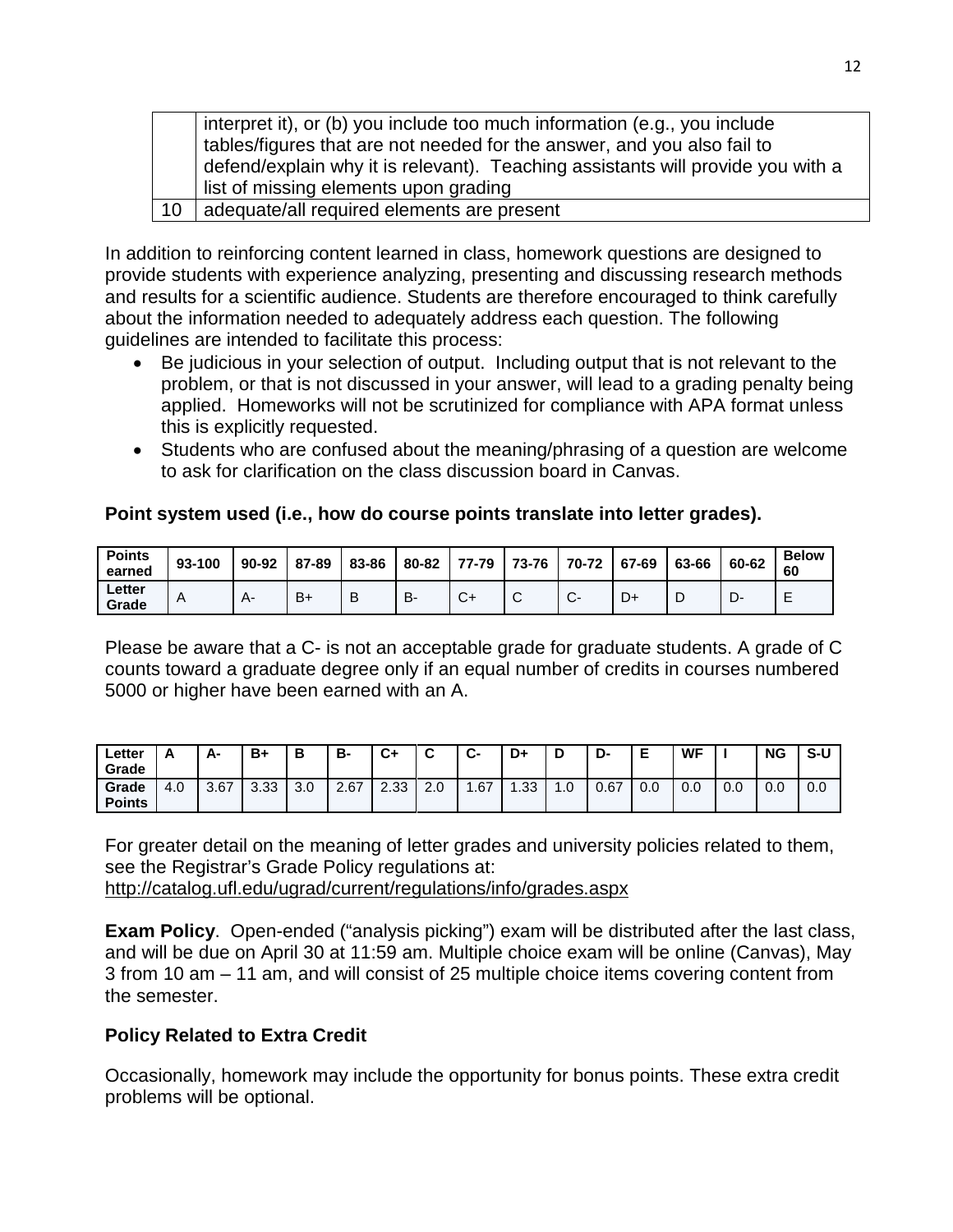For student evaluations of teaching [\(https://evaluations.ufl.edu\)](https://evaluations.ufl.edu/), all members of the class will be awarded one (1) bonus point if 80% of the enrolled class completes evaluations, and two (2) bonus points if 100% of the enrolled class completes evaluations.

# **Policy Related to Make up Exams or Other Work**

**Missed in-class assignments cannot be made up, but students can miss up to two in-class assignments without losing points.** *It is not possible to make up for missed inclass submissions. In order to qualify for these points, students must submit an "absence reporting form" which is linked on the Persistent Resources page, accessible from the Canvas home page for our course.* 

For homework, late submissions are not encouraged. Late submissions will be accepted for up to 7 days, but with the following penalty schedule:

With regard to missing or incomplete assignments, the following policies apply:

- Graders will **not** contact you about missing or incomplete assignments. **It is your responsibility** to check that the *correct* assignment has been submitted to elearning on time.
- The late policy below applies ONLY to homework. In-class exercises (which are graded on a submitted/non-submitted basis) may NOT be turned in late, and will be assigned a grade of zero if missed.
- **It may be possible to avoid a late penalty IF YOU CONTACT THE INSTRUCTOR AT LEAST 24 HOURS IN ADVANCE.** You should email both Dr. Marsiske and your teaching assistant, and explain what issue (e.g., bereavement, illness) necessitates lateness. In some cases, documentation may be requested. If a lateness allowance is agreed to, this applies to a single assignment only. It does not allow you to delay future assignments. Note, conference attendance or doctoral qualifying examinations or thesis/dissertation defenses do not constitute valid lateness excuses.
- If your assignment is late, you will lose 10% each day. Thus, if an assignment is worth 30 points, you will lose 3 points for each late day. "Late" begins one minute after the due time (e.g., an assignment due at 8:34 am is considered late at 8:35 am). Penalties are as follows:

| 1 minute to 24 hours late                | 10% of maximum deducted from achieved grade  |
|------------------------------------------|----------------------------------------------|
| 1 day + 1 minute late to 48 hours late   | 20% of maximum deducted from achieved grade  |
| 2 days + 1 minute late to 72 hours late  | 30% of maximum deducted from achieved grade  |
| 3 days + 1 minute late to 96 hours late  | 40% of maximum deducted from achieved grade  |
| 4 days + 1 minute late to 120 hours late | 50% of maximum deducted from achieved grade  |
| 5 days + 1 minute late to 144 hours late | 60% of maximum deducted from achieved grade  |
| 6 days + 1 minute late to 168 hours late | 70% of maximum deducted from achieved grade  |
| 7 days + 1 minute late or longer         | 100% of maximum deducted from achieved grade |
|                                          |                                              |

**NOTE: UPLOADING THE WRONG DOCUMENT IS SAME-AS-LATE**, even if you have documentation that you completed the document on time. **It is your responsibility to verify that you have uploaded the correct document.** (You should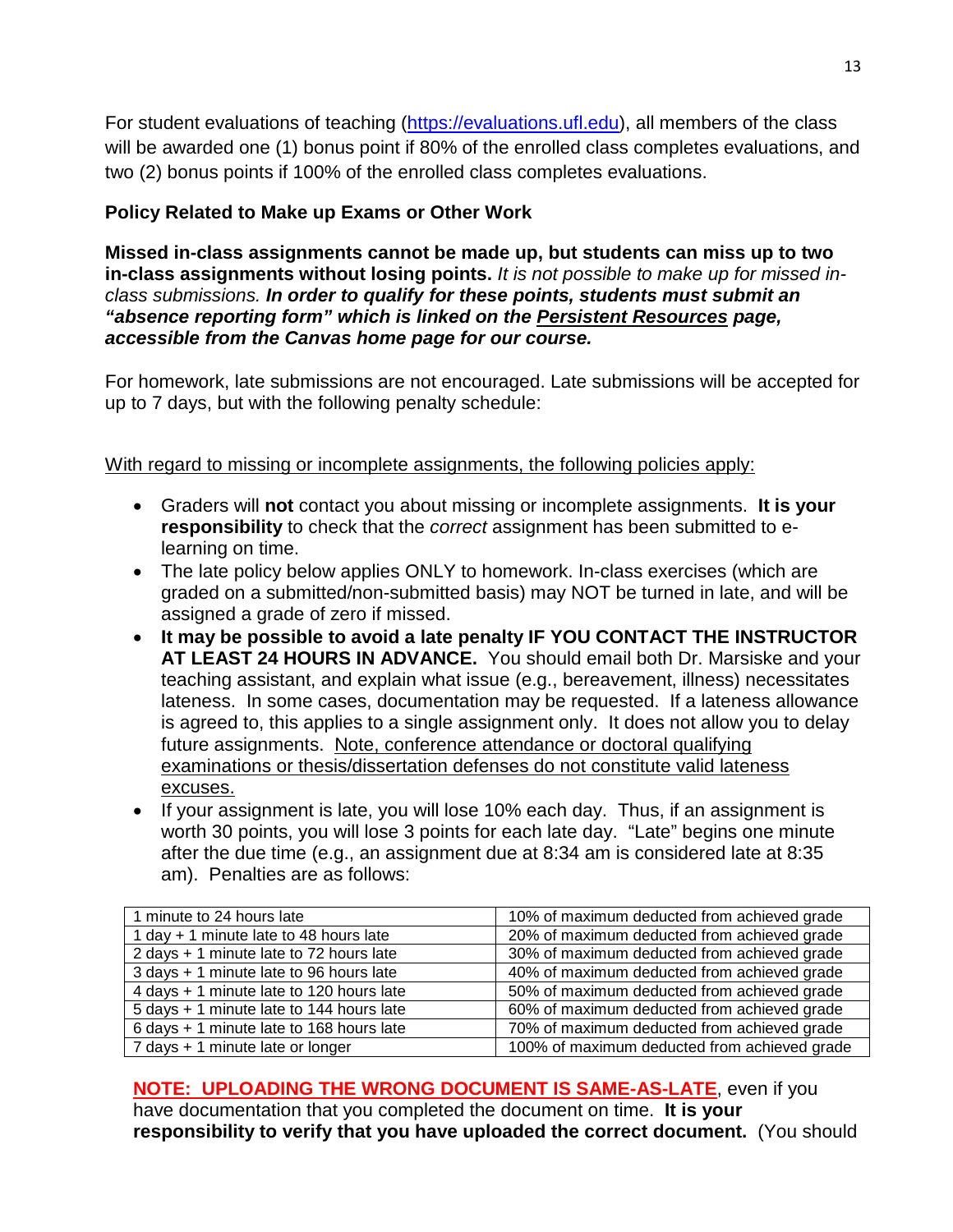open or download your uploaded homeworks and double- or triple-check that you have uploaded the right one).

- o There will be **no** exceptions to this policy.
- $\circ$  If you have uploaded the wrong document, and e-learning does not allow you to correct this, you should IMMEDIATELY send the correct document to Dr. Marsiske and your teaching assistant via email.
- $\circ$  If you cannot upload a document due to technical problems (e.g., if e-learning is down), you may e-mail your assignment to Dr. Marsiske and your teaching assistant. The timestamp on your e-mail will serve as the time submitting. In such cases, please upload your assignment to e-learning as well, once the technical issue is resolved.

Any requests for make-ups due to technical issues MUST be accompanied by the ticket number received from LSS when the problem was reported to them. The ticket number will document the time and date of the problem. You MUST e-mail your instructor within 24 hours of the technical difficulty if you wish to request a make-up.

## **Incomplete grades:**

An incomplete grade may be assigned at the discretion of the instructor as an interim grade for a course in which the student has 1) completed a major portion of the course with a passing grade, 2) been unable to complete course requirements prior to the end of the term because of extenuating circumstances, and 3) obtained agreement from the instructor and arranged for resolution (contract) of the incomplete grade. Instructors assign incomplete grades following consultation with Department Chairs.

## **Policy Related to Required Class Attendance**

It is the expectation of the faculty in Clinical and Health Psychology, and Psychology, that all students attend all classes. Students are expected to be present for all classes, since much material will be covered only once in class. Weekly in-class meetings will generally require in-class submissions of material…this can only be done in class, and during class time. Thus, physical attendance is required.

Please note all faculty are bound by the UF policy for excused absences. For information regarding the UF Attendance Policy see the Registrar website for additional details: [http://www.registrar.ufl.edu/catalogarchive/01-02](http://www.registrar.ufl.edu/catalogarchive/01-02-catalog/academic_regulations/academic_regulations_013_.htm) [catalog/academic\\_regulations/academic\\_regulations\\_013\\_.htm](http://www.registrar.ufl.edu/catalogarchive/01-02-catalog/academic_regulations/academic_regulations_013_.htm)

# **STUDENT EXPECTATIONS, ROLES, AND OPPORTUNITIES FOR INPUT**

## **Inclusive Learning Environment.**

Public health and health professions are based on the belief in human dignity and on respect for the individual. As we share our personal beliefs inside or outside of the classroom, it is always with the understanding that we value and respect diversity of background, experience, and opinion, where every individual feels valued. We believe in, and promote, openness and tolerance of differences in ethnicity and culture, and we respect differing personal, spiritual, religious and political values. We further believe that celebrating such diversity enriches the quality of the educational experiences we provide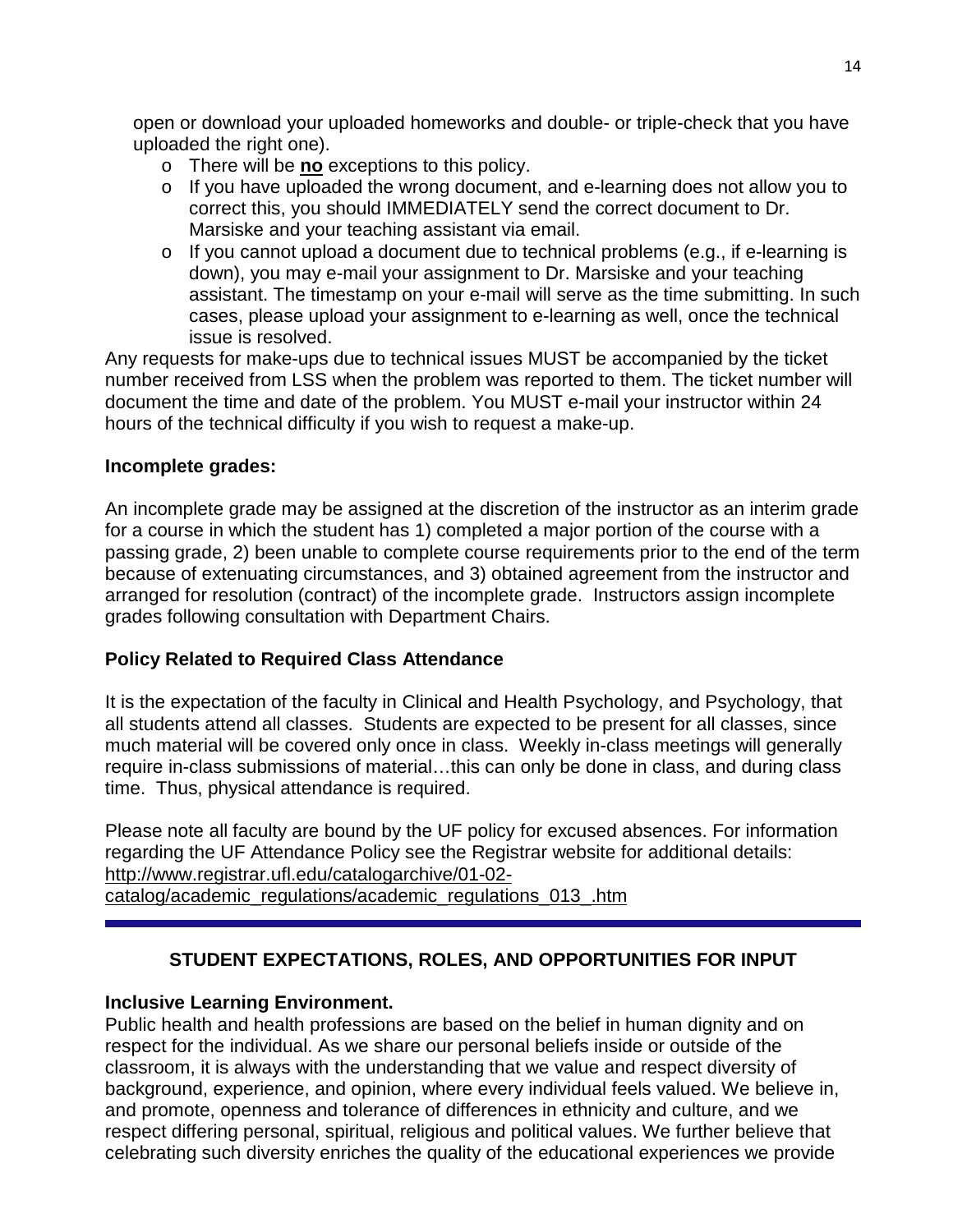our students and enhances our own personal and professional relationships. We embrace The University of Florida's Non-Discrimination Policy, which reads, "The University shall actively promote equal opportunity policies and practices conforming to laws against discrimination. The University is committed to non-discrimination with respect to race, creed, color, religion, age, disability, sex, sexual orientation, gender identity and expression, marital status, national origin, political opinions or affiliations, genetic information and veteran status as protected under the Vietnam Era Veterans' Readjustment Assistance Act." If you have questions or concerns about your rights and responsibilities for inclusive learning environment, please see your instructor or refer to the Office of Multicultural & Diversity Affairs website: [www.multicultural.ufl.edu](http://www.multicultural.ufl.edu/)

## **Expectations Regarding Course Behavior**

As a matter of mutual courtesy, please let the instructor know when you're going to be late, when you're going to miss class, or if you need to leave early. Please try to do any of these as little as possible. Students who have extraordinary circumstances preventing attendance, or who must leave early, should explain these circumstances to the course instructor prior to the scheduled class, or as soon as possible thereafter. The instructor will then make an effort to accommodate reasonable requests. If you must miss a class, please request notes from your classmates about the exercises/discussion you missed.

## **Communication Guidelines**

## For extra help:

The instructional team will make every effort to support students in understanding course content and reading materials. The following resources are available for this purpose: *Class Discussion.* The class question-and-answer discussion board will occur in Canvas ("Discussion" link), and will be monitored by the entire instructional team. Unfortunately, due to the limitations of Canvas, questions can no longer be posted anonymously.

**Note #1**: You can receive notifications whenever the discussion board is updated. Next to each discussion topic, click the green "subscribe" checkmark on the Canvas Discussion main page

**Note #2:** We ask that you minimize sending questions **directly** to the TAs/instructor to ensure that

- (a) your classmates can share in the insights by reading the blog
- (b) the instructional staff does not end up answering the same question multiple times.
- (c) you benefit from the possibility of receiving responses from any of the three instructional members, rather than just the person you e-mailed.

For these reasons, emailed questions will be strongly discouraged, unless they relate to highly personal and idiosyncratic issues. Emailed questions may receive the response of "please post this on the blog so it can be answered". If you are afraid that your question will give away the answer, please think about how to rephrase it so that it does not give away the answer. If this is not possible, then you may e-mail the instructional staff directly.

Office Hours and Appointments*.* The TAs and Dr. Marsiske have office hours by appointment for extra help. Note, though, that these are not intended as a venue for, in essence, re-teaching the course. Instructional staff is more than willing to help, but students *must* first complete these steps before requesting additional assistance: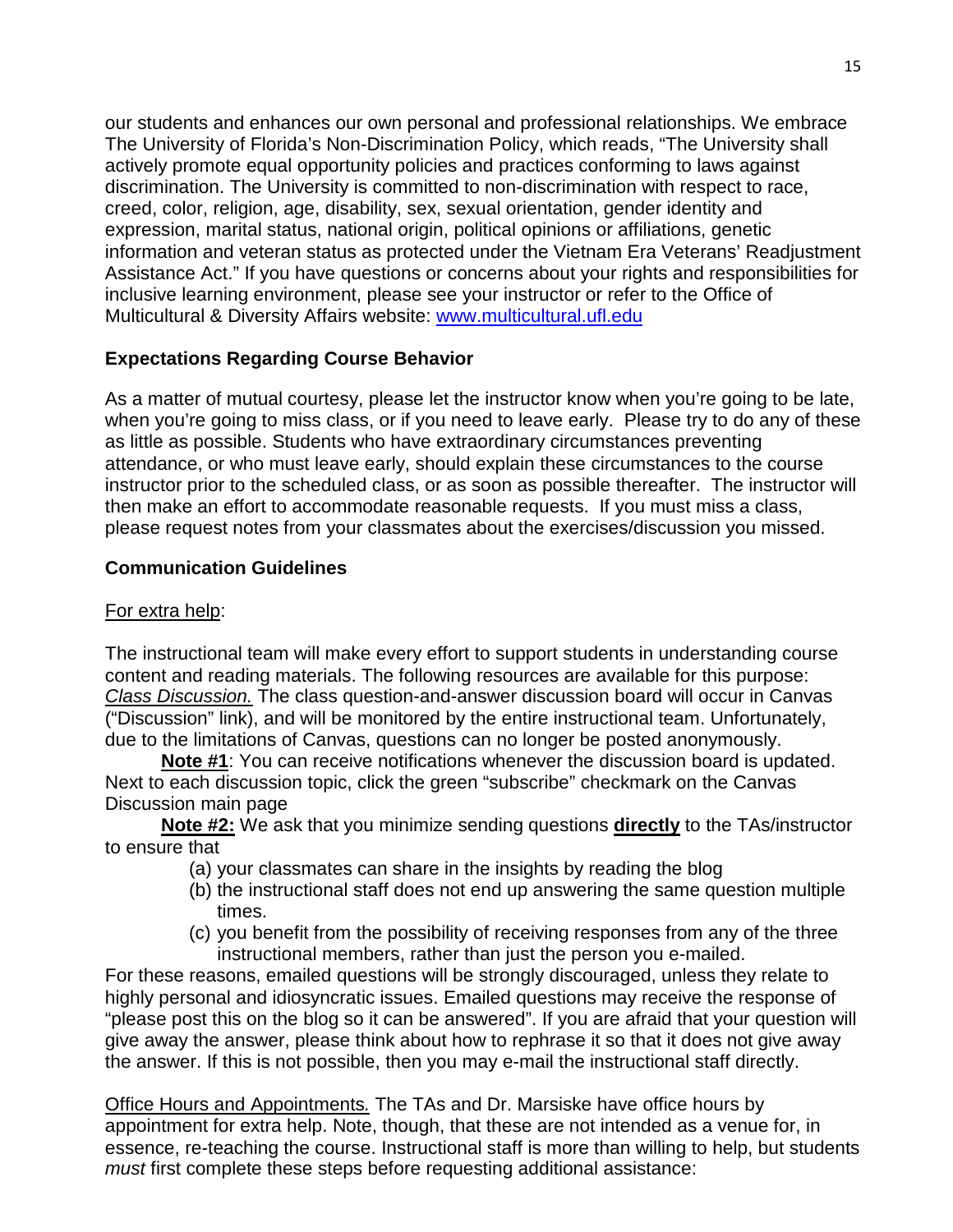- Review the blog in case it provides clarification
- Re-examine the notes from class
- Listen to the accompanying audio.
- Read (or re-read) the readings from that week.
- Consider watching the associated video, and/or Andy Fields' supplemental notes [\(http://www.statisticshell.com/apf.html,](http://www.statisticshell.com/apf.html) and then click the "Statistics Hell-P" link) at his website or at the Sage website [http://www.sagepub.com/field4e/main.htm,](http://www.sagepub.com/field4e/main.htm) you may need to complete a free registration

In reviewing the above resources, students are asked to write down specific questions about the material that is causing confusion. If you have, in good faith, put in the work to improve your understanding, then the instructional staff can build on all your preparatory work and really help you over the "humps".

## **Academic Integrity**

Students are expected to act in accordance with the University of Florida policy on academic integrity. As a student at the University of Florida, you have committed yourself to uphold the Honor Code, which includes the following pledge:

## *"We, the members of the University of Florida community, pledge to hold ourselves and our peers to the highest standards of honesty and integrity."*

You are expected to exhibit behavior consistent with this commitment to the UF academic community, and on all work submitted for credit at the University of Florida, the following pledge is either required or implied:

## *"On my honor, I have neither given nor received unauthorized aid in doing this assignment."*

It is your individual responsibility to know and comply with all university policies and procedures regarding academic integrity and the Student Honor Code. Violations of the Honor Code at the University of Florida will not be tolerated. Violations will be reported to the Dean of Students Office for consideration of disciplinary action. For additional information regarding Academic Integrity, please see Student Conduct and Honor Code or the Graduate Student Website for additional details:

#### <https://www.dso.ufl.edu/sccr/process/student-conduct-honor-code/> <http://gradschool.ufl.edu/students/introduction.html>

Please remember cheating, lying, misrepresentation, or plagiarism in any form is unacceptable and inexcusable behavior.

## **Online Faculty Course Evaluation Process**

*For student evaluations of teaching [\(https://evaluations.ufl.edu\)](https://evaluations.ufl.edu/), all members of the class will be awarded one (1) bonus point if at least 80% of the enrolled class completes evaluations, and two (2) bonus points if 100% of the enrolled class completes evaluations.*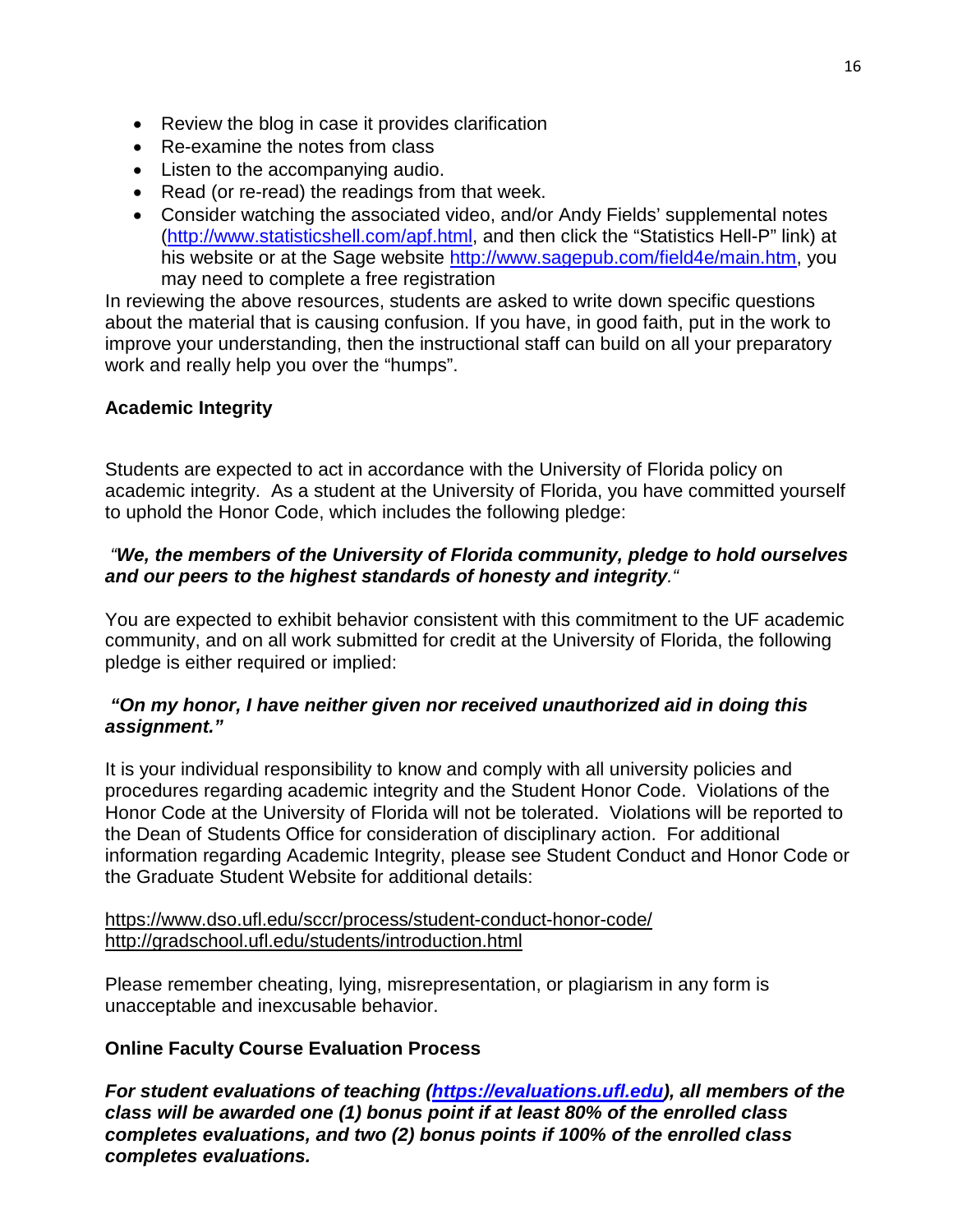Students are expected to provide feedback on the quality of instruction in this course by completing online evaluations at [https://evaluations.ufl.edu](https://evaluations.ufl.edu/) so make sure you include a statement regarding the value and expectation for student participation in course evaluations. We suggest you include a comment regarding how you will use the evaluations (e.g. to make specific improvements to the course and teaching style, assignments, etc.). It is also important to make some statement regarding the direct influence they have on faculty tenure and promotion, so your input is valuable. Evaluations are typically open during the last two or three weeks of the semester, but students will be given specific times when they are open. Summary results of these assessments are available to students at [https://evaluations.ufl.edu/results/](https://evaluations.ufl.edu/results/ )

# **SUPPORT SERVICES**

## **Accommodations for Students with Disabilities**

If you require classroom accommodation because of a disability, you must register with the Dean of Students Office [http://www.dso.ufl.edu](http://www.dso.ufl.edu/) within the first week of class. The Dean of Students Office will provide documentation to you, which you then give to the instructor when requesting accommodation. The College is committed to providing reasonable accommodations to assist students in their coursework.

## **Counseling and Student Health (Health, Wellness, and Academic Resources)**

Students sometimes experience stress from academic expectations and/or personal and interpersonal issues that may interfere with their academic performance. If you find yourself facing issues that have the potential to or are already negatively affecting your coursework, you are encouraged to talk with an instructor and/or seek help through University resources available to you.

## Health and Wellness

- *U Matter We Care*: If you or a friend is in distress, please contact *umatter* @ufl.edu or 352 392-1575 so that a team member can reach out to the student
- *Counseling and Wellness Center*: offers a variety of support services such as psychological assessment and intervention and assistance for math and test anxiety. Visit their web site for more information: <http://www.counseling.ufl.edu/cwc/Default.aspx> or call (352) 392-1575. On line and in person assistance is available.
- *University Police Department* (352) 392-1111 or 9-1-1 for emergencies; see also [http://www.police.ufl.edu](http://www.police.ufl.edu/)
- *The Student Health Care Center at Shands* is a satellite clinic of the main Student Health Care Center located on Fletcher Drive on campus. Student Health at Shands offers a variety of clinical services. The clinic is located on the second floor of the Dental Tower in the Health Science Center. For more information, contact the clinic at 392-0627 or check out the web site at: <https://shcc.ufl.edu/>
- *Crisis intervention* is always available 24/7 from: Alachua County Crisis Center: (352) 264-6789 [http://www.alachuacounty.us/DEPTS/CSS/CRISISCENTER/Pages/CrisisCenter.asp](http://www.alachuacounty.us/DEPTS/CSS/CRISISCENTER/Pages/CrisisCenter.aspx)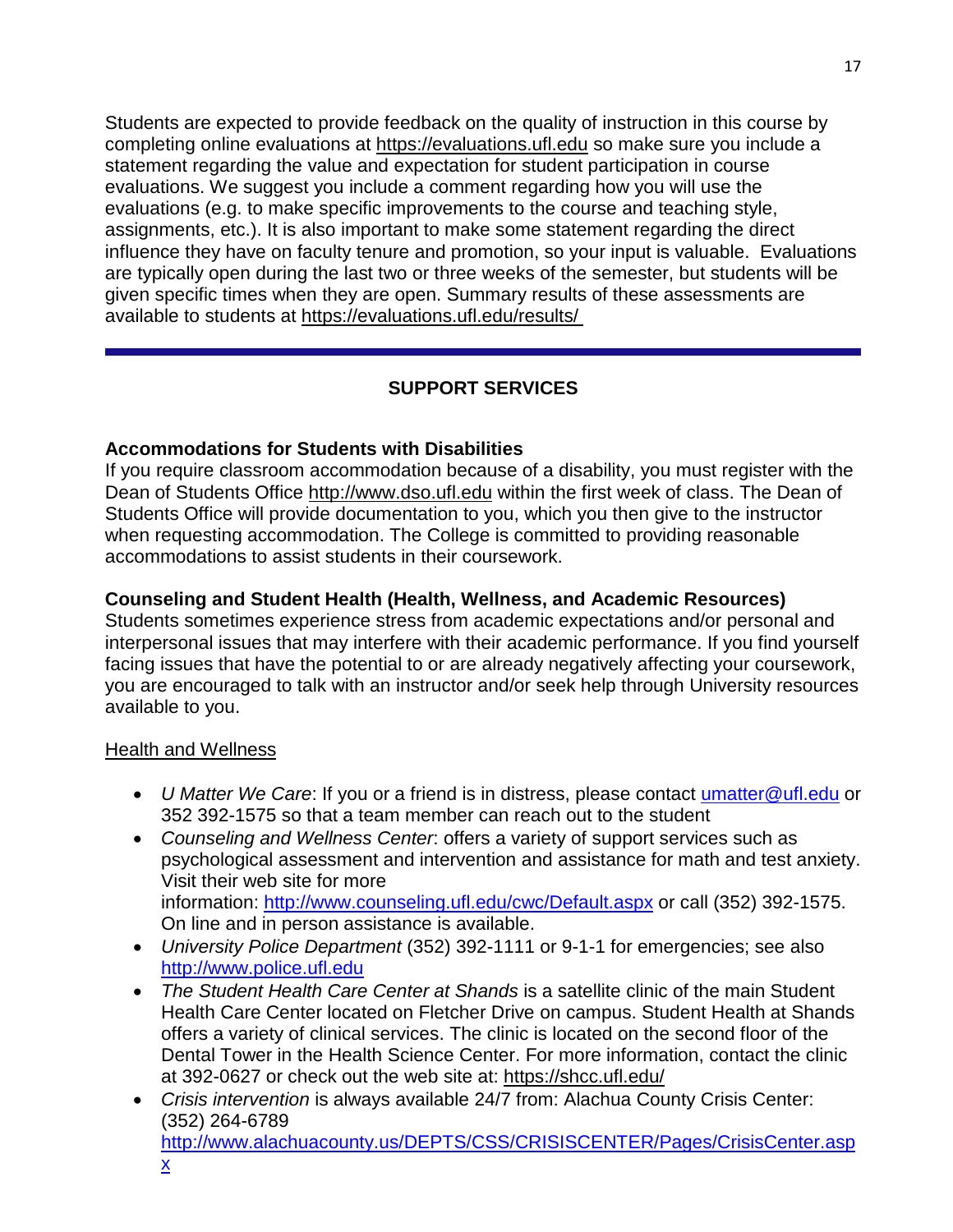• *Sexual Assault Recovery Services* (SARS), Student Health Care Center, (352) 392- 1161

## Academic Resources

- *E-learning technical support*, 352-392-4357 (selection option 2) or e-mail to [Learning-support@ufl.edu,](mailto:Learning-support@ufl.edu) [https://elearning.ufl.edu](https://elearning.ufl.edu/)
- *Career Resource Center*, Reitz Union, 392-1601. Career assistance and counseling. [http://www.crc.ufl.edu](http://www.crc.ufl.edu/)
- *Library Support*, [http://cms.uflib.ufl.edu/ask.](http://cms.uflib.ufl.edu/ask) Various ways to receive assistance with respect to using the libraries or finding resources

BUT – Do not wait until you reach a crisis to come in and talk with us. We have helped many students through stressful situations impacting their academic performance. You are not alone so do not be afraid to ask for assistance.

# **Appendix: Acceptable Collaboration**

## On Collaboration

What constitutes acceptable levels of collaboration in this class? Please just treat this as "continuing education". It is here for your reference, but if (after reading this) you feel like you may have gone beyond acceptable and want to discuss it, please get in touch with me or one of the teaching assistants at your convenience.

The short answer about how much collaboration is acceptable is "As specified in the syllabus, and in the UF Honor Code". Let's review those items quickly, and then go a little deeper.

# =========

1. UF Honor Code:

A key phrase in this honor code relates to "ambiguity": "It is the responsibility of the student to seek clarification on whether or not use of materials or collaboration or consultation with another person is authorized prior to engaging in any act of such use, collaboration or consultation. If a faculty member has authorized a student to use materials or to collaborate or consult with another person in limited circumstances, the student shall not exceed that authority. If the student wishes to use any materials or collaborate or consult with another person in circumstances to which the authority does not plainly extend, the student shall first ascertain with the faculty member whether the use of materials, collaboration or consultation is authorized. "

<http://regulations.ufl.edu/chapter4/4041-2008.pdf>

Key phrasing with regard to collaboration: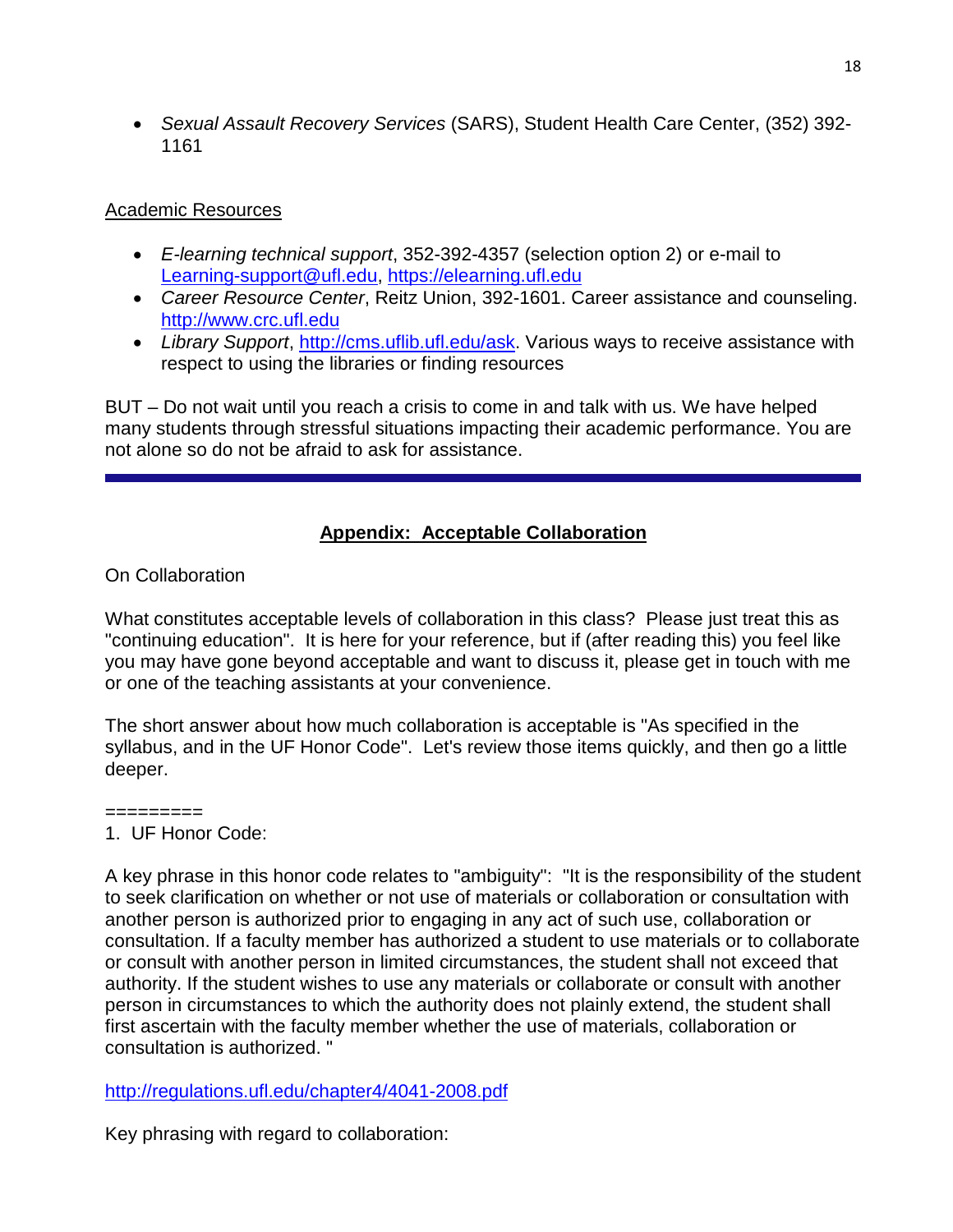(a) Plagiarism. A student shall not represent as the student's own work all or any portion of the work of another. Plagiarism includes but is not limited to:

1. Quoting oral or written materials including but not limited to those found on the internet, whether published or unpublished, without proper attribution.

2. Submitting a document or assignment which in whole or in part is identical or substantially identical to a document or assignment not authored by the student.

(b) Unauthorized Use of Materials or Resources ("Cheating"). A student shall not use unauthorized materials or resources in an academic activity. Unauthorized materials or resources shall include:

1. Any paper or project authored by the student and presented by the student for the satisfaction of any academic requirement if the student previously submitted substantially the same paper or project to satisfy an academic requirement and did not receive express authorization to resubmit the paper or project.

2. Any materials or resources prepared by another student and used without the other student's express consent or without proper attribution to the other student.

3. Any materials or resources which the faculty member has notified the student or the class are prohibited.

4. Use of a cheat sheet when not authorized to do so or use of any other resources or materials during an examination, quiz, or other academic activity without the express permission of the faculty member, whether access to such resource or materials is through a cell phone, PDA, other electronic device, or any other means.

(c) Prohibited Collaboration or Consultation. A student shall not collaborate or consult with another person on any academic activity unless the student has the express authorization from the faculty member.

1. Prohibited collaboration or consultation shall include but is not limited to:

a. Collaborating when not authorized to do so on an examination, take-home test, writing project, assignment, or course work.

b. Collaborating or consulting in any other academic or co-curricular activity after receiving notice that such conduct is prohibited.

c. Looking at another student's examination or quiz during the time an examination or quiz is given. Communication by any means during that time, including but not limited to communication through text messaging, telephone, e-mail, other writing or verbally, is prohibited unless expressly authorized.

2. It is the responsibility of the student to seek clarification on whether or not use of materials or collaboration or consultation with another person is authorized prior to engaging in any act of such use, collaboration or consultation. If a faculty member has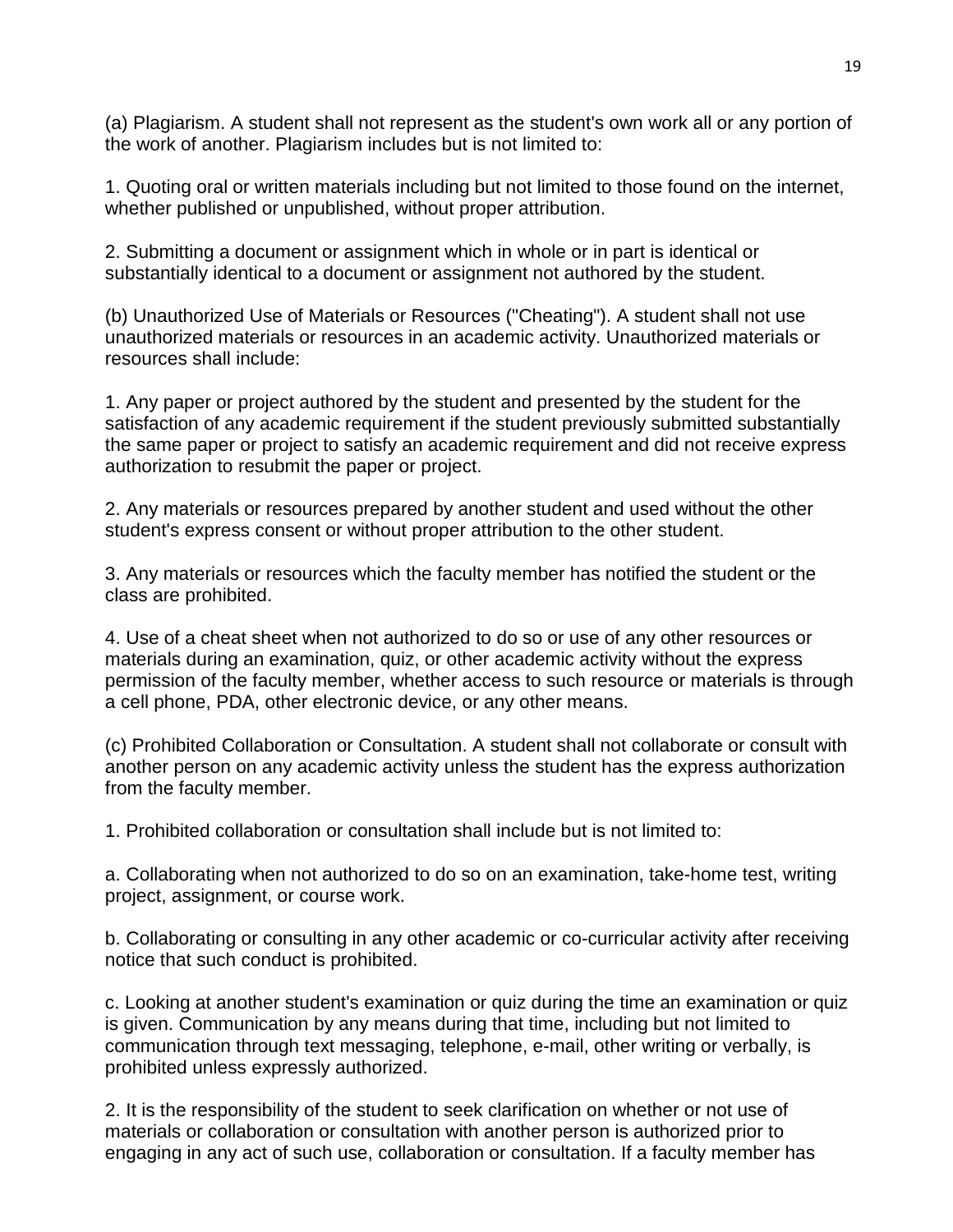authorized a student to use materials or to collaborate or consult with another person in limited circumstances, the student shall not exceed that authority. If the student wishes to use any materials or collaborate or consult with another person in circumstances to which the authority does not plainly extend, the student shall first ascertain with the faculty member whether the use of materials, collaboration or consultation is authorized.

========= 2. Syllabus:

The syllabus says:

"On all work submitted for credit by students at the University of Florida, the following pledge is either required or implied:

"On my honor, I have neither given nor received unauthorized aid in doing this assignment".

It is desirable and expected that take home assignments will stimulate conversation among classmates, and that classmates may actually mentor one another in the work. Students are also likely to discuss elements of the assignment with the instructor. It is expected that submitted work will solely reflect the student's own efforts. Students are expected not to collaborate in running analyses, writing answers, or interpreting results. The TAs and instructor will regularly check for "unusual congruence" in answers, and will discuss concerning instances with students involved. Where collaboration has been found, a zero grade will be assigned."

=========

3. So what does this mean:

Because acceptable levels of collaboration can get "gray" in data analysis courses, the examples that follow below try to set some limits on "acceptable" vs. "unacceptable" situations:

ACCEPTABLE: Student 1 says to Student 2: "I'm so confused...do I put the predictor in the "fixed", "random" or "covariates" box?" The collaborating student expresses his or her opinion

UNACCEPTABLE: Sitting down and doing the analysis together.

ACCEPTABLE: Student cannot make a syntax run, no matter what. Second student reviews the syntax, and maybe even goes so far as to say, "why don't we sit in front of a computer, and show me what you're doing?" Based on what the second student see, he/she may make suggestions regarding how to get the syntax to run...BUT NOT suggestions on what variables are selected, etc.

UNACCEPTABLE: Three students sit around a computer together, then save a common output, which each then uses to do the homework. Each person SHOULD have run the analysis independently. If the students need to sit around the computer with someone, it probably should have been with an instructor.